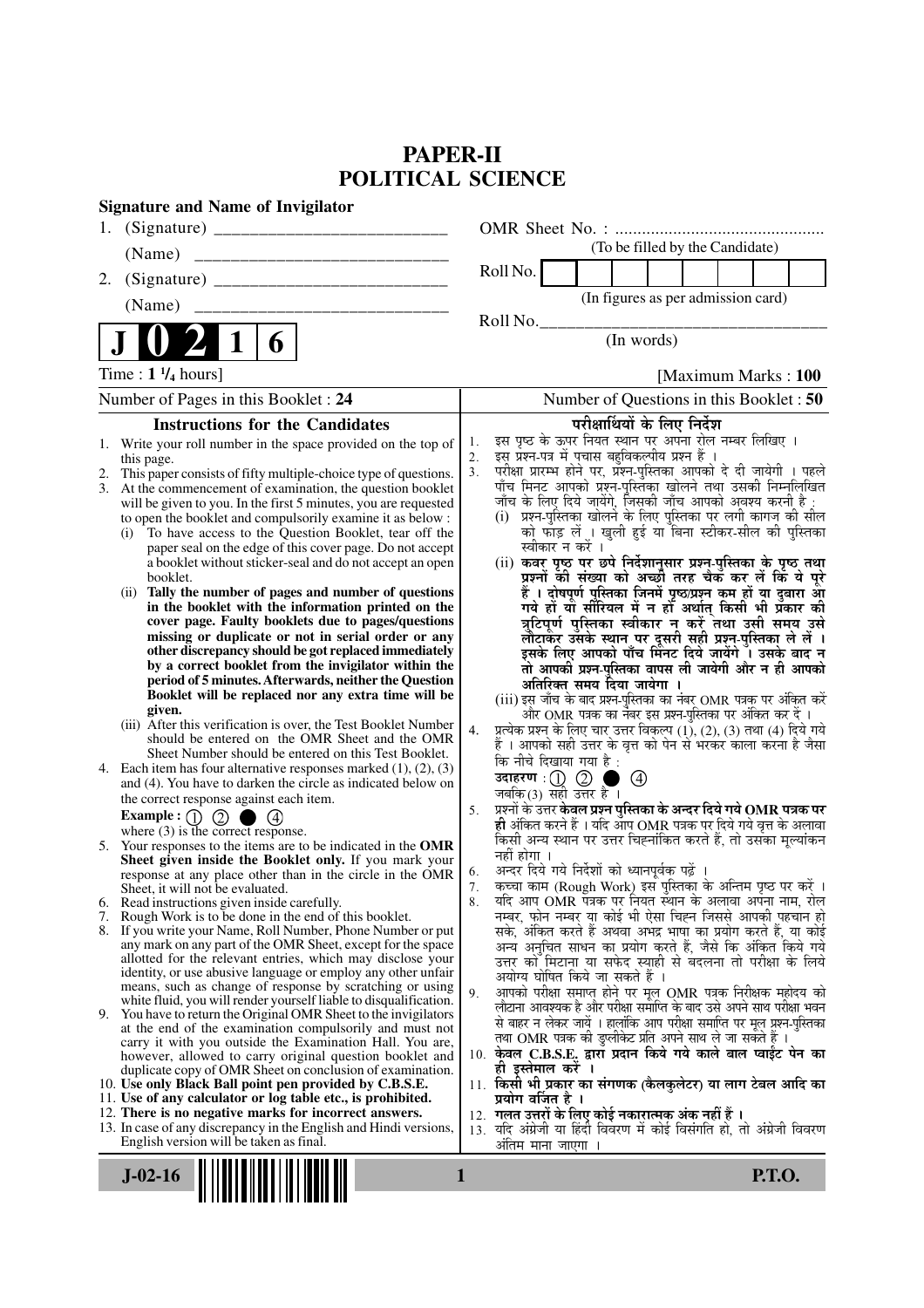## **POLITICAL SCIENCE PAPER – II**

- **Note :** This paper contains **fifty (50)** objective type questions of **two (2)** marks each. **All** questions are compulsory.
- **1.** For Aristotle which of the following statement is are not true ?
	- (a) Ideas are not realities.
	- (b) Idea could exist apart from the particular.
	- (c) There is absolute interdependence of the form and matter which can not be separated.
	- (d) Reality lies in a combination of form and matter.

Select the correct answer from the codes given below :

## **Codes :**

- (1) (a) and (d)  $(2)$  (b) only
- (3) (a) and (c)  $(4)$  (c) and (d)
- **2.** For Locke which of the following statement is are not true ?
	- (a) Desire is the spring of all human action.
	- (b) There are universally binding moral laws.
	- (c) The state of nature is a state in which men are equal and free to act within the bounds of the law of nature.
	- (d) Men make a contract to enter into civil society.

Select the correct answer from the codes given below :

 **Codes :** 

- (1) (d) only (2) (b) only
- (3) (a) and (c)  $(4)$  (b) and (d)
- **3.** For Bentham which of the following statement is are not true ?
	- (a) The doctrine of utility is a hedonistic doctrine.
	- (b) All experience was neither pleasurable nor painful.
	- (c) Pleasures were simply individual sensations.
	- (d) Happiness was not the piling up of all pleasures.

Select the correct answer from the codes given below :

## **Codes :**

- (1) (b) only (2) (d) only
- (3) (c) and (d)  $(4)$  (a) and (c)
- **4.** For Hegel which of the following statement is are not true ?
	- (a) The universe is a coherent whole.
	- (b) Everything, including matter and the external world is not the creation of the idea.
	- (c) The history of the world presents us with a rational process.
	- (d) The rational is the real and the real is the rational.

Select the correct answer from the codes given below :

## **Codes :**

- (1) (a) only (2) (b) only
- (3) (c) and (d)  $(4)$  (a) and (d)

| <b>Paper-II</b> |  | $J-02-16$ |
|-----------------|--|-----------|
|-----------------|--|-----------|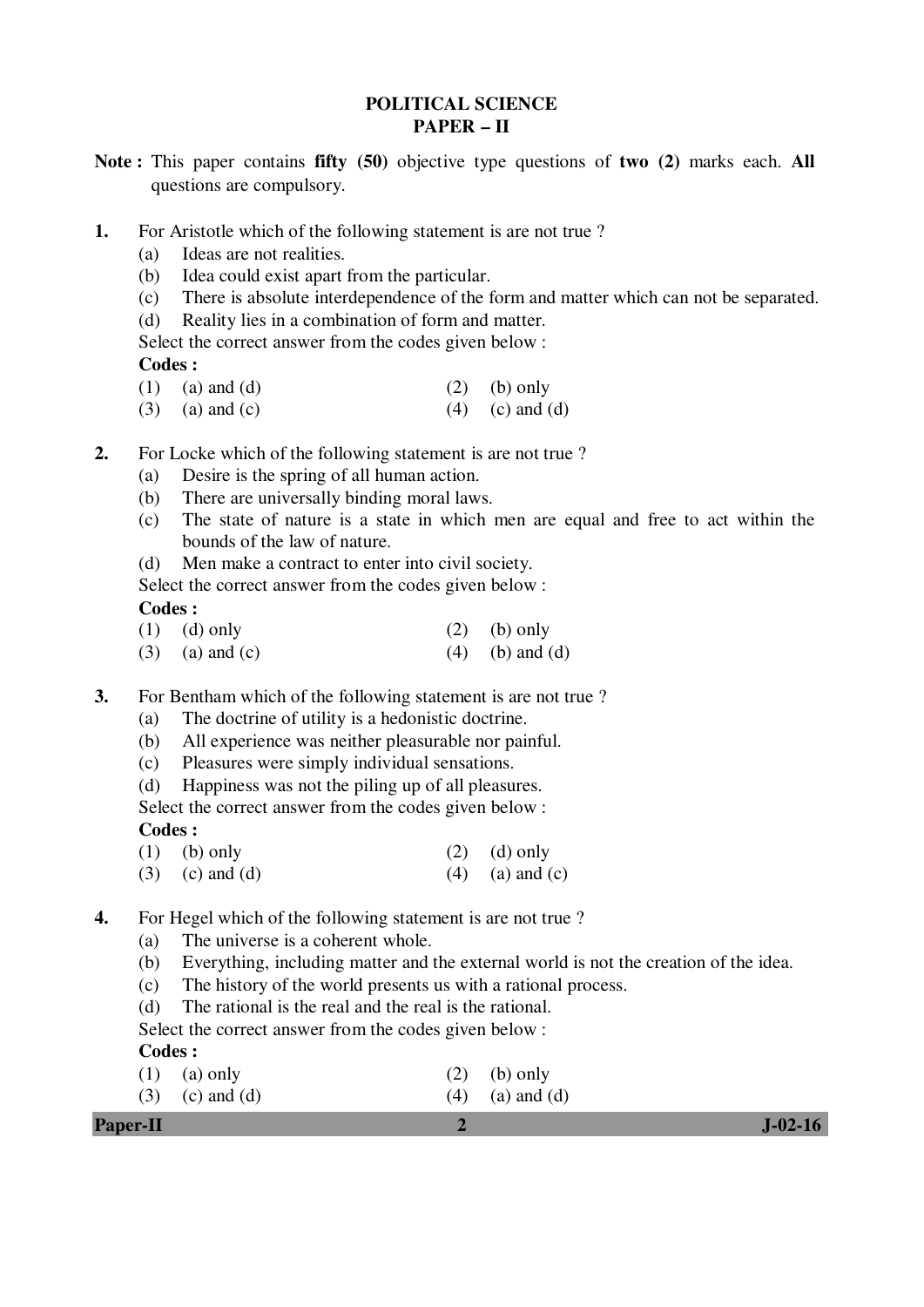## राजनीति $6$ विज्ञान प्रश्न-पत्र – II

|    | नोट: इस प्रश्नपत्र में <b>पचास (50)</b> बहु-विकल्पीय प्रश्न हैं । प्रत्येक प्रश्न के <b>दो (2)</b> अंक हैं । <b>सभी</b> प्रश्न अनिवार्य हैं ।                                                                                                                                                                                                                                |            |                                                                                                      |  |  |  |  |  |  |
|----|------------------------------------------------------------------------------------------------------------------------------------------------------------------------------------------------------------------------------------------------------------------------------------------------------------------------------------------------------------------------------|------------|------------------------------------------------------------------------------------------------------|--|--|--|--|--|--|
| 1. | अरस्त् के लिए निम्नलिखित में से कौन सा/से कथन सत्य नहीं है ?<br>विचार वास्तविकता नहीं होते ।<br>(a)<br>विचार विशेष से अलग अस्तित्व रख सकते हैं ।<br>(b)<br>रूप और वस्तु की एक दूसरे पर पूर्ण निर्भरता है जिसे पृथक नहीं किया जा सकता ।<br>(c)<br>वास्तविकता रूप और वस्तु के संयोजन के विचार में निहित है।<br>(d)<br>नीचे दिए गए कूटों में से सही उत्तर का चयन कीजिए :        |            |                                                                                                      |  |  |  |  |  |  |
|    | कूट :<br>(a) और $(d)$<br>(1)<br>$(3)$ (a) और (c)                                                                                                                                                                                                                                                                                                                             | (4)        | $(2)$ केवल (b)<br>(c) और $(d)$                                                                       |  |  |  |  |  |  |
| 2. | लॉक के संदर्भ में निम्नलिखित में से कौन सा/से कथन सत्य नहीं है ?<br>इच्छा सभी मानव कार्यों का स्रोत है ।<br>(a)<br>सार्वभौमिक रूप से बाध्यकारी नैतिक कानून हैं ।<br>(b)<br>(c)<br>हैं                                                                                                                                                                                        |            | प्राकृतिक अवस्था में मनुष्य समान हैं और प्राकृतिक कानून की सीमाओं के भीतर कार्य करने के लिए स्वतंत्र |  |  |  |  |  |  |
|    | मनुष्य नागरिक समाज में प्रवेश के लिए संविदा स्थापित करता है।<br>(d)<br>नीचे दिए गए कूटों में से सही उत्तर का चयन कीजिए:<br>कूट :                                                                                                                                                                                                                                             |            |                                                                                                      |  |  |  |  |  |  |
|    | केवल (d)<br>(1)<br>$(3)$ (a) और (c)                                                                                                                                                                                                                                                                                                                                          | (2)<br>(4) | केवल (b)<br>(b) और $(d)$                                                                             |  |  |  |  |  |  |
| 3. | बेंथम के संदर्भ में निम्नलिखित में से कौन सा/से कथन सत्य नहीं है ?<br>उपयोगिता का सिद्धांत एक सुखवादी सिद्धांत है ।<br>(a)<br>सभी अनुभव न तो आनंदपूर्ण है न ही दुखद ।<br>(b)<br>(c) सुख मात्र व्यक्तिगत अनुभूति है ।<br>प्रसन्नता सभी सुखों का अंबार नहीं है।<br>(d)<br>नीचे दिए गए कूटों में से सही उत्तर का चयन कीजिए :                                                    |            |                                                                                                      |  |  |  |  |  |  |
|    | कूट :<br>$\tilde{\phantom{0}}$<br>(1)<br>केवल (b)<br>(c) और $(d)$<br>(3)                                                                                                                                                                                                                                                                                                     | (2)<br>(4) | केवल (d)<br>$(a)$ और $(c)$                                                                           |  |  |  |  |  |  |
| 4. | हेगल के लिए निम्नलिखित कथनों में से कौन सा/से सही नहीं है ?<br>विश्व पूर्ण सुसंगत है ।<br>(a)<br>पदार्थ तथा बाह्य संसार सहित सभी कुछ विचार की उत्पत्ति नहीं है ।<br>(b)<br>विश्व का इतिहास हमें एक युक्ति प्रक्रिया के साथ प्रस्तुत करता है ।<br>(c)<br>युक्तिसंगतता वास्तविकता है और वास्तविकता युक्तिसंगत है ।<br>(d)<br>नीचे दिए गए कूटों में से सही उत्तर का चयन कीजिए : |            |                                                                                                      |  |  |  |  |  |  |
|    | कूट :<br>(1)<br>केवल $(a)$<br>(c) और $(d)$<br>(3)                                                                                                                                                                                                                                                                                                                            | (2)<br>(4) | केवल (b)<br>$(a)$ और $(d)$                                                                           |  |  |  |  |  |  |

 **J-02-16 3 Paper-II**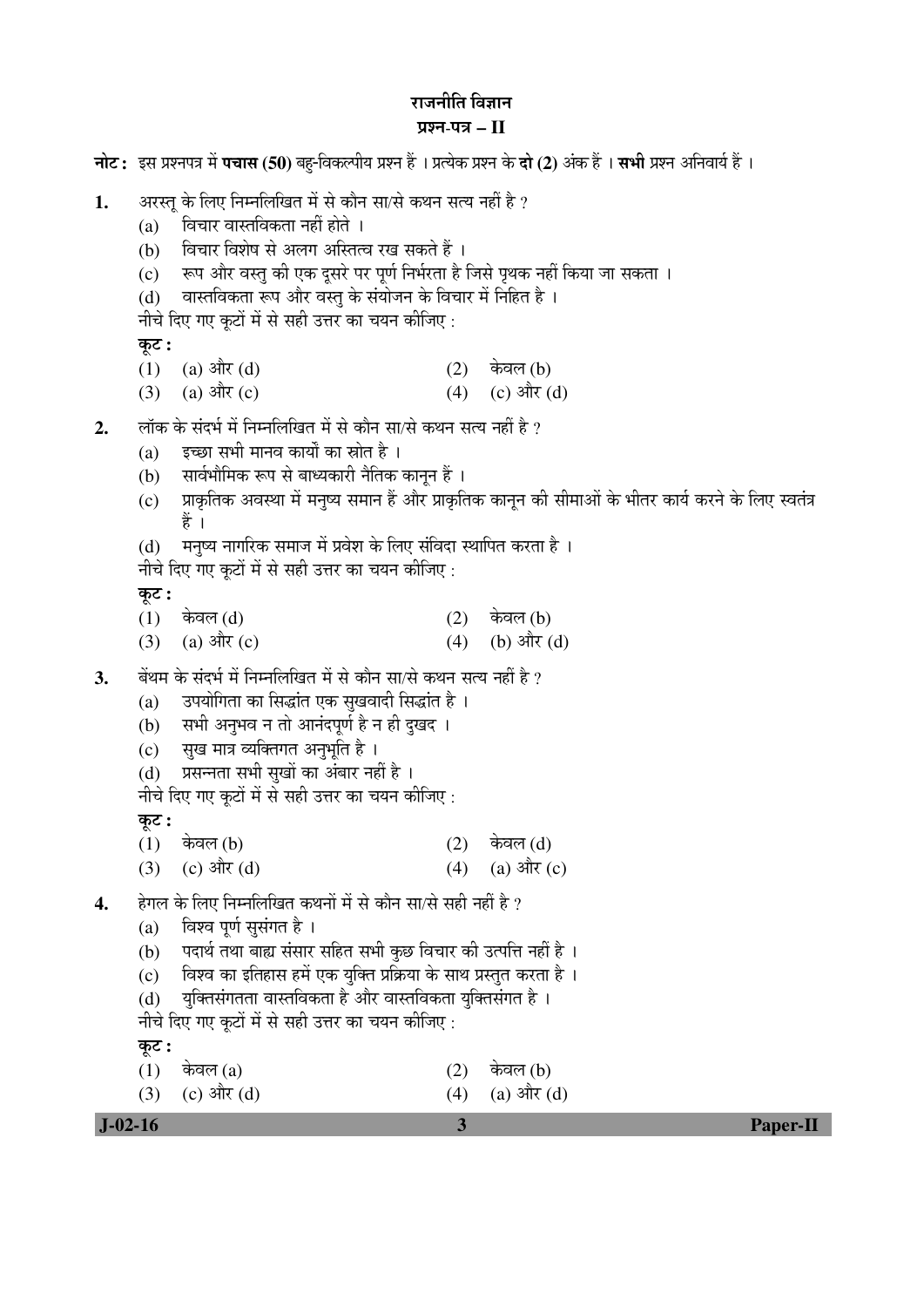- **5.** Who among the following described the welfare state as a kind of enslavement ?
	- (1) Rawls (2) T.H. Green
	- (3) Michael Walzer (4) R. Nozick

**6.** For Ambedkar, which of the following strategies is not true regarding the destruction of caste system in India ?

- (a) Forging distinct identity for the dalits.
- (b) Recognition of differential interests.
- (c) Removing untouchability without destroying the caste system.
- (d) Securing separate political representation.

Select the correct answer from the codes given below :

### **Codes :**

- (1) (a) and (b) (2) (a) and (d)
- (3) (c) only (4) (a) and (c)
- **7.** Match List I with List II and select the correct answer from the codes given below :

|                   |       |                          | $List-I$  |                              | $List - II$ |                                                                 |  |  |  |
|-------------------|-------|--------------------------|-----------|------------------------------|-------------|-----------------------------------------------------------------|--|--|--|
|                   |       |                          | (Authors) |                              | (Books)     |                                                                 |  |  |  |
| (a)               |       | Robert A. Dahl           |           |                              | (i)         | Democracy and Disagreement                                      |  |  |  |
| (b)               |       | <b>Iris Marion Young</b> |           |                              | (ii)        | Discursive Democracy: Politics,<br>Policy and Political Science |  |  |  |
| (c)               |       | John Dryzek              |           |                              | (iii)       | Inclusion and Democracy                                         |  |  |  |
| (d)               |       |                          |           | Amy Gutmann & Dennis Thomson | (iv)        | Democracy and its Critics                                       |  |  |  |
| Codes :           |       |                          |           |                              |             |                                                                 |  |  |  |
|                   | (a)   | (b)                      | (c)       | (d)                          |             |                                                                 |  |  |  |
| (1)               | (iv)  | (iii)                    | (ii)      | (i)                          |             |                                                                 |  |  |  |
| (2)               | (i)   | (ii)                     | (iii)     | (iv)                         |             |                                                                 |  |  |  |
| (3)               | (iii) | (i)                      | (iv)      | (ii)                         |             |                                                                 |  |  |  |
| $\left( 4\right)$ | (ii)  | (iv)                     | (i)       | (iii)                        |             |                                                                 |  |  |  |

**8.** Given below are two statements, one labelled as Assertion (A) and the other labelled as Reason (R). Select the correct answer from the codes given below :

**Assertion (A) :** Gandhism is not Marxism minus violence or plus God.

**Reason (R) :** Marxism was based on violence and denial of God.

### **Codes :**

- (1) Both (A) and (R) are true and (R) is the correct explanation of (A).
- (2) Both (A) and (R) are true and (R) is not the correct explanation of (A).
- (3) (A) is true, but  $(R)$  is false.
- (4) (A) is false, but  $(R)$  is true.

## **Paper-II 1**-02-16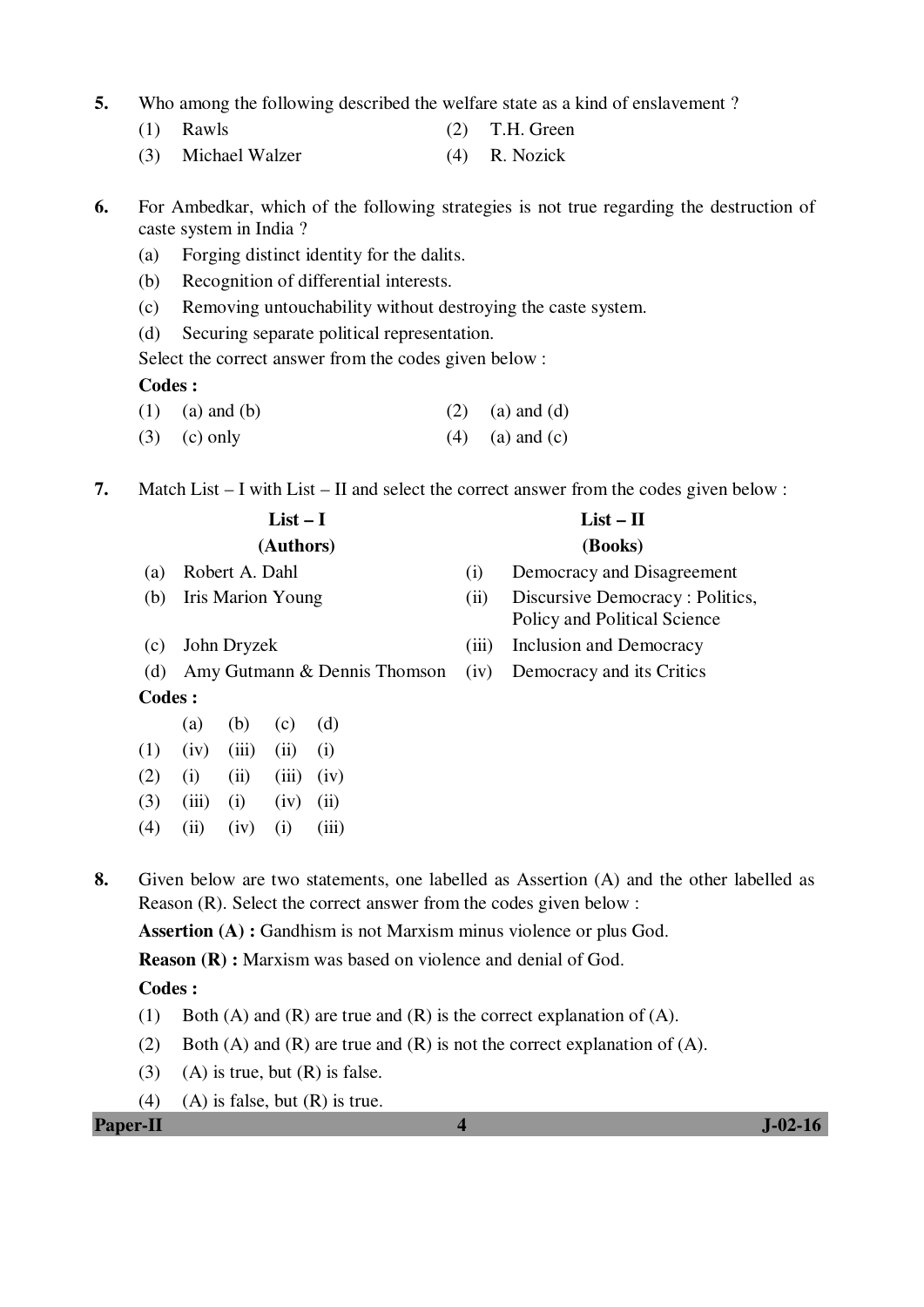|  |  | िनम्नलिखित में से किसने लोक कल्याणकारी राज्य को दासत्व का एक प्रकार बताया है ? |  |  |  |
|--|--|--------------------------------------------------------------------------------|--|--|--|
|  |  |                                                                                |  |  |  |

 $(1)$  रॉल्स (2) टी.एच.ग्रीन

(3) ´ÖÖ‡Ûú»Ö ¾ÖÖ»Ö•Ö̸ü (4) †Ö¸. ®ÖÖêוÖÌÛú

**6.** भारत में जाति प्रथा के अंत के संदर्भ में अंबेडकर के लिए निम्नलिखित रणनीतियों में से क्या सही नहीं है ?

- $(a)$  दलितों की विशिष्ट पहचान बनाना
- (b) विभेदकारी हितों की मान्यता
- (c) जाति प्रथा को समाप्त किए बिना अस्पृश्यता को मिटाना
- $(d)$  पृथक राजनीतिक प्रतिनिधित्व प्राप्त करना

नीचे दिए गए कूटों में से सही उत्तर का चयन कीजिए :

## <u>क</u>ूट :

- (1) (a)  $\frac{d\vec{r}}{dt}$  (b) (2) (a)  $\frac{d\vec{r}}{dt}$  (d)
- $(3)$  केवल (c)  $(4)$   $(4)$   $(3)$  और (c)
- 7. सूची I को सूची II के साथ सुमेलित कीजिए और नीचे दिए गए कूटों में से सही उत्तर का चयन कीजिए :

|    |       |       | सूची – I         |       |                                          |       | सूची – II                                                                                                                                                                                                                                                                   |
|----|-------|-------|------------------|-------|------------------------------------------|-------|-----------------------------------------------------------------------------------------------------------------------------------------------------------------------------------------------------------------------------------------------------------------------------|
|    |       |       | (लेखक)           |       |                                          |       | (पुस्तकें)                                                                                                                                                                                                                                                                  |
|    | (a)   |       | रॉबर्ट ए. डॉल    |       |                                          | (i)   | डेमोक्रेसी एंड डिस एग्रीमैन्ट                                                                                                                                                                                                                                               |
|    | (b)   |       | आइरिस मैरिअन यंग |       |                                          | (ii)  | डिसकर्सिव डेमोक्रेसी : पॉलिटिक्स, पॉलिसी एंड<br>पॉलिटिकल साइंस                                                                                                                                                                                                              |
|    | (c)   |       | जॉन ड्राईजैक     |       |                                          | (iii) | इन्क्लूजन एंड डेमोक्रेसी                                                                                                                                                                                                                                                    |
|    | (d)   |       |                  |       | एमी गटमैन और डेनिस थॉमसन                 | (iv)  | डेमोक्रेसी एंड इट्स क्रिटिक्स                                                                                                                                                                                                                                               |
|    | कूट : |       |                  |       |                                          |       |                                                                                                                                                                                                                                                                             |
|    |       | (a)   | (b)              | (c)   | (d)                                      |       |                                                                                                                                                                                                                                                                             |
|    | (1)   | (iv)  | (iii)            | (ii)  | (i)                                      |       |                                                                                                                                                                                                                                                                             |
|    | (2)   | (i)   | (ii)             | (iii) | (iv)                                     |       |                                                                                                                                                                                                                                                                             |
|    | (3)   | (iii) | (i)              | (iv)  | (ii)                                     |       |                                                                                                                                                                                                                                                                             |
|    | (4)   | (ii)  | (iv)             | (i)   | (iii)                                    |       |                                                                                                                                                                                                                                                                             |
| 8. |       |       |                  |       | गए कूटों में से सही उत्तर का चयन कीजिए : |       | नीचे दो कथन दिए गए हैं, इनमें से एक को अभिकथन (A) और दूसरे को तर्क (R) की संज्ञा दी गई है । नीचे दिए<br><b>अभिकथन (A) :</b> गांधीवाद हिंसा के बिना अथवा ईश्वर के साथ मार्क्सवाद नहीं है ।<br><b>तर्क (R) :</b> मार्क्सवाद हिंसा पर आधारित था और ईश्वर को अस्वीकार करता है । |
|    | कूट : |       |                  |       |                                          |       |                                                                                                                                                                                                                                                                             |
|    | (1)   |       |                  |       |                                          |       | दोनों (A) और (R) सही हैं और (R), (A) की सही व्याख्या है ।                                                                                                                                                                                                                   |
|    | (2)   |       |                  |       |                                          |       | दोनों (A) और (R) सही हैं और (R), (A) की सही व्याख्या नहीं है ।                                                                                                                                                                                                              |
|    | (3)   |       |                  |       | (A) सही है, लेकिन (R) गलत है ।           |       |                                                                                                                                                                                                                                                                             |
|    |       |       |                  |       |                                          |       |                                                                                                                                                                                                                                                                             |
|    | (4)   |       |                  |       | $(A)$ गलत है, लेकिन (R) सही है।          |       |                                                                                                                                                                                                                                                                             |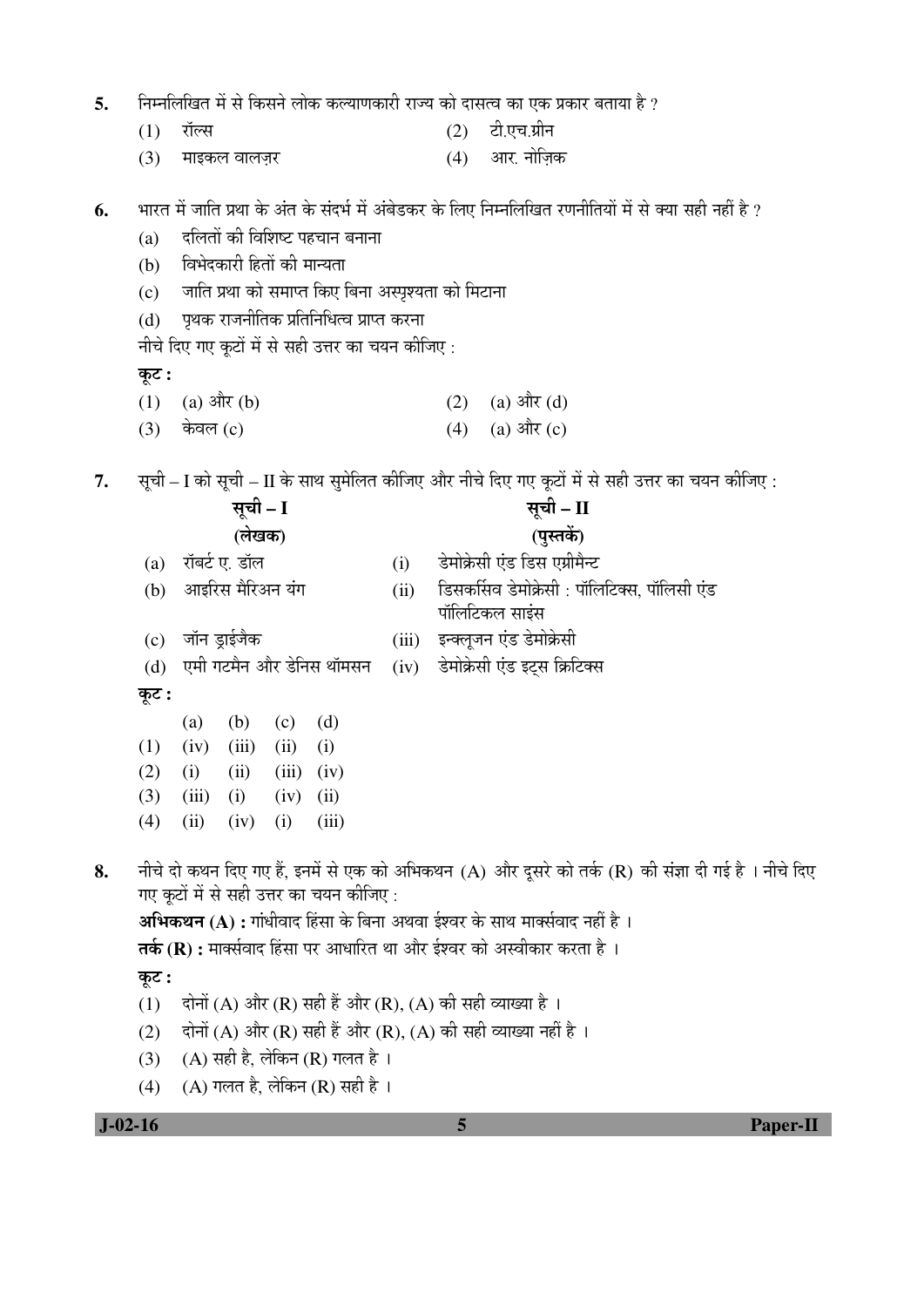- **9.** Who among the following wrote the article entitled "The Behavioural Approach in Political Science : Epitaph for a Monument to a Successful Protest" ?
	-
	- (1) Heinz Eulaei (2) M.Q. Sibley
	- (3) R.A. Dahl (4) David Easton

**10.** Match List – I with List – II and select the correct answer from the codes given below :

| $List-I$                   |      | $List - II$                                                                              |
|----------------------------|------|------------------------------------------------------------------------------------------|
| (Mass Campaign)            |      | (Idea)                                                                                   |
| (a) The Great Leap Forward | (i)  | Students & intellectuals were first invited to<br>express their criticism of the regime. |
| (b) The Hundred Flowers    | (11) | It was undertaken to defeat KMT forees through                                           |

- (c) The Great Proletarian Cultural Revolution
- (d) The Historic 'Long March'
- guerrilla warfare.
- (iii) Destined to bring spectacular increase in economic productivity
- (iv) Aimed at purging all anti-Mao elements from the party & the government.

**Codes :** 

- (a) (b) (c) (d)  $(1)$   $(iii)$   $(i)$   $(iv)$   $(ii)$
- $(2)$   $(ii)$   $(iii)$   $(i)$   $(iv)$
- $(3)$  (i) (iii) (iii) (iv)
- $(4)$   $(iv)$   $(i)$   $(ii)$   $(iii)$

**11.** Which approach treats state as an institution intended for creation and enforcement of law and refuses to treat it as a social organisation ?

- (1) Legal institutional approach (2) Political economy approach
- (3) Normative approach (4) Comparative approach
- -

**12.** Match List – I with List – II and select the correct answer from the codes given below :

|         |                          | $List-I$    |       |                                                                 |      | $List - II$                 |
|---------|--------------------------|-------------|-------|-----------------------------------------------------------------|------|-----------------------------|
|         |                          | (Authors)   |       |                                                                 |      | (Books)                     |
| (a)     |                          | John Austin |       | (i)                                                             |      | The Law of the Constitution |
| (b)     |                          | A.V. Dicey  |       |                                                                 | (ii) | <b>Modern Constitutions</b> |
| (c)     | K.C. Wheare<br>(iii)     |             |       | Elections and Political Development :<br>South Asian Experience |      |                             |
| (d)     | Norman D. Palmer<br>(iv) |             |       |                                                                 |      | Lectures on Jurisprudence.  |
| Codes : |                          |             |       |                                                                 |      |                             |
|         | (a)                      | (b)         | (c)   | (d)                                                             |      |                             |
| (1)     | (i)                      | (iii)       | (iv)  | (iii)                                                           |      |                             |
| (2)     | (iv)                     | (i)         | (ii)  | (iii)                                                           |      |                             |
| (3)     | (ii)                     | (iv)        | (iii) | (i)                                                             |      |                             |
| (4)     | (ii)                     | (111)       | (i)   | (iv)                                                            |      |                             |

**Paper-II 6 J-02-16**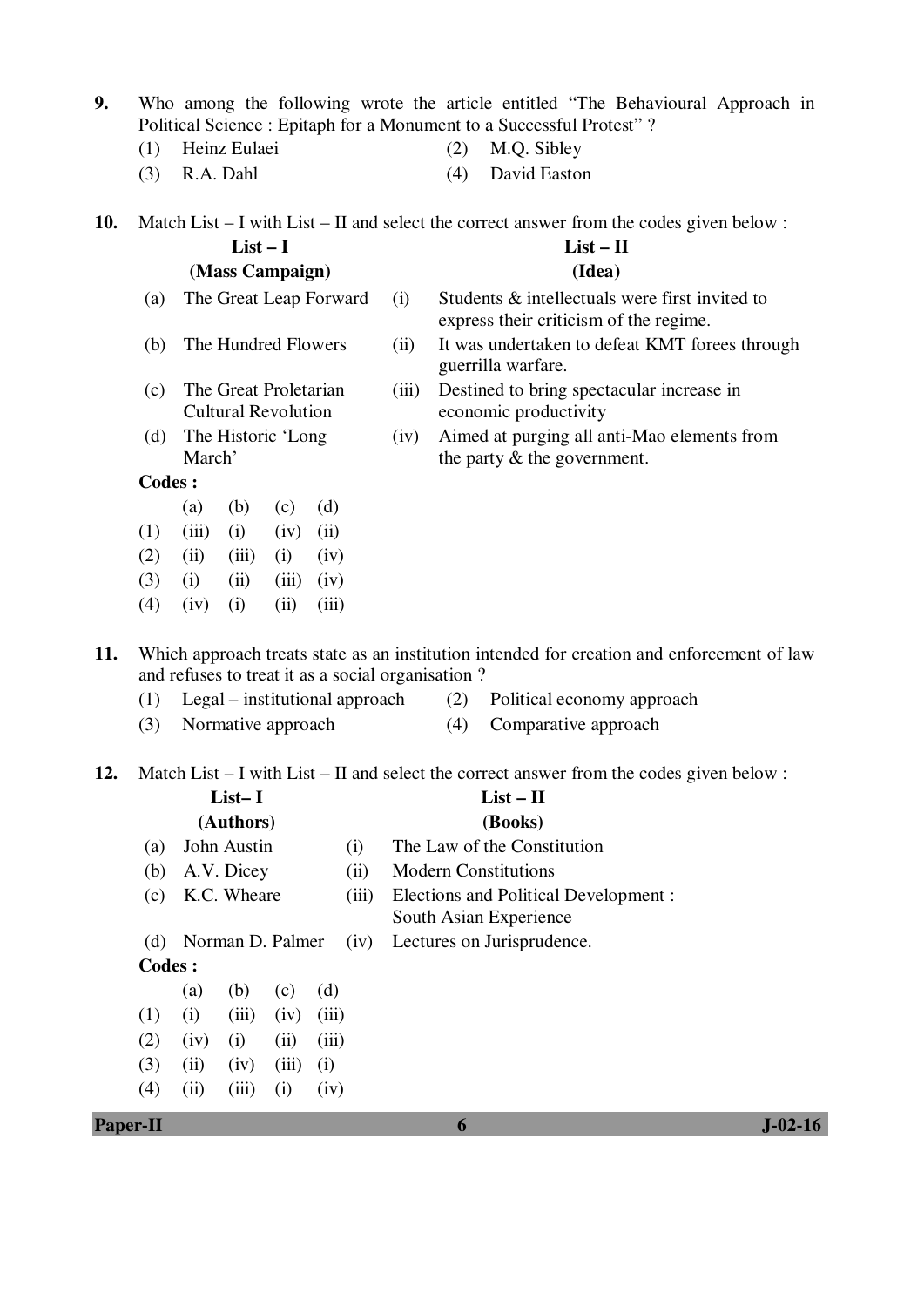|     | (1)   | हेन्ज़ इयूले |                                            |       |                |                     | (2)                           | एम.क्यू. सिब्ले                                                                                 |           |  |                                                                                                       |
|-----|-------|--------------|--------------------------------------------|-------|----------------|---------------------|-------------------------------|-------------------------------------------------------------------------------------------------|-----------|--|-------------------------------------------------------------------------------------------------------|
|     | (3)   |              | आर.ए. डहल                                  |       |                |                     | (4)                           | डेविड ईस्टन                                                                                     |           |  |                                                                                                       |
|     |       |              |                                            |       |                |                     |                               |                                                                                                 |           |  |                                                                                                       |
| 10. |       |              |                                            |       |                |                     |                               | सूची – I को सूची – II के साथ सुमेलित कीजिए और नीचे दिए गए कूटों में से सही उत्तर का चयन कीजिए : |           |  |                                                                                                       |
|     |       |              | सूची – I                                   |       |                |                     |                               |                                                                                                 | सूची – II |  |                                                                                                       |
|     |       |              | (जन अभियान)                                |       |                |                     |                               |                                                                                                 | (विचार)   |  |                                                                                                       |
|     | (a)   |              | द ग्रेट लीप फॉरवर्ड                        |       |                | (i)                 |                               | छात्रों और बौद्धिक व्यक्तियों को शासन की आलोचना के                                              |           |  |                                                                                                       |
|     |       |              |                                            |       |                |                     |                               | लिए सर्वप्रथम आमंत्रित किया गया था ।                                                            |           |  |                                                                                                       |
|     |       |              | (b) द हन्ड्रेड फ्लोवर्स                    |       |                | (ii)                |                               | इसे छापामार युद्ध के माध्यम से केएमटी ताकतों को हराने के                                        |           |  |                                                                                                       |
|     |       |              |                                            |       |                |                     |                               | लिए चलाया गया था                                                                                |           |  |                                                                                                       |
|     | (c)   |              | द ग्रेट प्रोलिटेरियन कल्चरल                |       |                | (iii)               |                               |                                                                                                 |           |  | आर्थिक उत्पादकता में विशेष वृद्धि लाने के लिए निर्दिष्ट किया                                          |
|     |       | रिवोल्यूशन   |                                            |       |                |                     | गया ।                         |                                                                                                 |           |  |                                                                                                       |
|     | (d)   |              | द हिस्टोरिक लाँग मार्च                     |       |                | (iv)                |                               | इसका उद्देश्य दल और सरकार से माओ विरोधी तत्त्वों को                                             |           |  |                                                                                                       |
|     |       |              |                                            |       |                |                     |                               | समाप्त करना था ।                                                                                |           |  |                                                                                                       |
|     | कूट : |              |                                            |       |                |                     |                               |                                                                                                 |           |  |                                                                                                       |
|     |       | (a)          | (b)                                        | (c)   | (d)            |                     |                               |                                                                                                 |           |  |                                                                                                       |
|     | (1)   | (iii)        | (i)                                        | (iv)  | (ii)           |                     |                               |                                                                                                 |           |  |                                                                                                       |
|     | (2)   | (ii)         | (iii)                                      | (i)   | (iv)           |                     |                               |                                                                                                 |           |  |                                                                                                       |
|     | (3)   | (i)          | (ii)                                       |       | $(iii)$ $(iv)$ |                     |                               |                                                                                                 |           |  |                                                                                                       |
|     | (4)   | (iv)         | (i)                                        | (ii)  | (iii)          |                     |                               |                                                                                                 |           |  |                                                                                                       |
| 11. |       |              |                                            |       |                |                     |                               |                                                                                                 |           |  | कौन सा उपागम राज्य को एक संस्थान के रूप में मानता है जिसका आशय विधि का निर्माण एवं प्रवर्तन है तथा यह |
|     |       |              | इसे सामाजिक संगठन मानने से इंकार करता है ? |       |                |                     |                               |                                                                                                 |           |  |                                                                                                       |
|     | (1)   |              | विधिक संस्थागत उपागम                       |       |                |                     | (2)                           | राजनीतिक आर्थिक उपागम                                                                           |           |  |                                                                                                       |
|     | (3)   |              | मानकीय उपागम                               |       |                |                     | (4)                           | तुलनात्मक उपागम                                                                                 |           |  |                                                                                                       |
|     |       |              |                                            |       |                |                     |                               |                                                                                                 |           |  |                                                                                                       |
| 12. |       |              |                                            |       |                |                     |                               | सूची – I को सूची – II के साथ सुमेलित कीजिये तथा नीचे दिये गये कूट से सही उत्तर चुनिए :          |           |  |                                                                                                       |
|     |       | सूची – I     |                                            |       |                |                     |                               |                                                                                                 | सूची – II |  |                                                                                                       |
|     |       | (लेखक)       |                                            |       |                |                     |                               |                                                                                                 | (पुस्तक)  |  |                                                                                                       |
|     | (a)   |              | जॉन ऑस्टिन                                 |       | (i)            |                     | द लॉ ऑफ द कंस्टीट्यूशन        |                                                                                                 |           |  |                                                                                                       |
|     | (b)   |              | ए.वी. डायसी                                |       | (ii)           | माडर्न कंस्टीट्यूशन |                               |                                                                                                 |           |  |                                                                                                       |
|     | (c)   |              | के.सी. ह्विअर                              |       | (iii)          |                     |                               | इलेक्शन्स एण्ड पॉलिटिकल डेवलपमेन्ट : साउथ एशियन एक्सपिरिअन्स                                    |           |  |                                                                                                       |
|     | (d)   |              | नारमन डी. पामर                             |       | (iv)           |                     | लेक्चर्स ऑन ज्यूरिस्प्रुडेन्स |                                                                                                 |           |  |                                                                                                       |
|     | कूट : |              |                                            |       |                |                     |                               |                                                                                                 |           |  |                                                                                                       |
|     |       | (a)          | (b)                                        | (c)   | (d)            |                     |                               |                                                                                                 |           |  |                                                                                                       |
|     | (1)   | (i)          | (iii)                                      | (iv)  | (iii)          |                     |                               |                                                                                                 |           |  |                                                                                                       |
|     | (2)   | (iv)         | (i)                                        | (ii)  | (iii)          |                     |                               |                                                                                                 |           |  |                                                                                                       |
|     | (3)   | (ii)         | (iv)                                       | (iii) | (i)            |                     |                               |                                                                                                 |           |  |                                                                                                       |
|     | (4)   | (ii)         | (iii)                                      | (i)   | (iv)           |                     |                               |                                                                                                 |           |  |                                                                                                       |

 ${\bf 9.} \quad$  निम्नलिखित में से किसने – ''द बिहेवियरल एप्रोच इन पॉलिटिकल साईंस : एपिटैफ फॉर ए मोन्यूमैन्ट टू ए

सक्सैसफुल प्रोटेस्ट'' लेख लिखा है ?

 **J-02-16 7 Paper-II**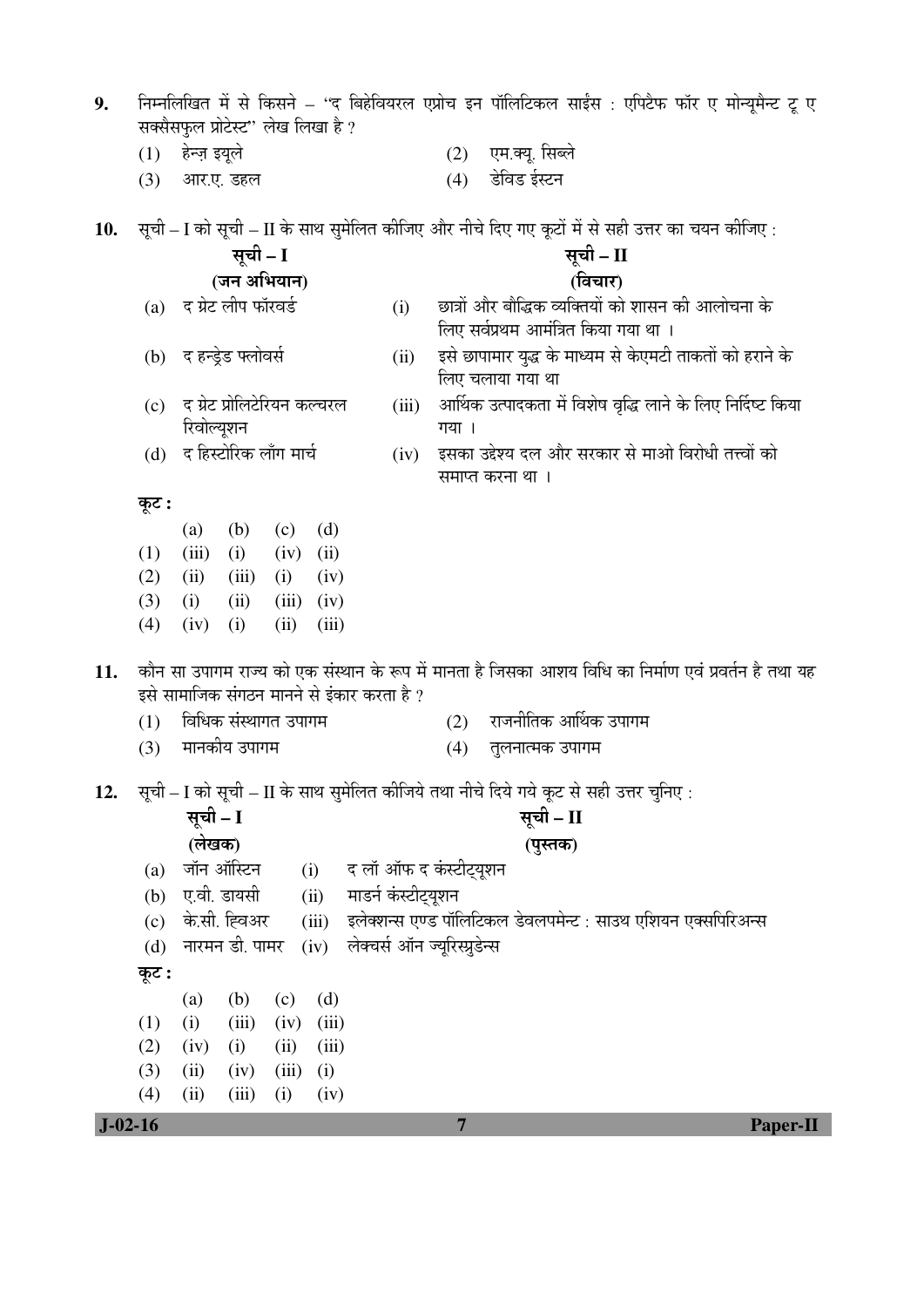- **13.** Which of the following are the features of the judicial system of the United Kingdom ?
	- (A) Rule of law
	- (B) Jury system
	- (C) Judicial review
	- (D) Separate administrative courts

Select the correct answer from the codes given below :

### **Codes :**

- (1) (A), (B) and (C) (2) (A), (B) and (D)
- (3) (A) and (B) (4) (B) and (C)
- **14.** Which of the following writers are not associated with dependency theory ?
	- (a) A.G. Frank
	- (b) Gramsci
	- (c) Louis Althusser
	- (d) Wallerstein
	- (1) (a) and (c)  $(2)$  (b) and (d)
	- (3) (b) and (c)  $(4)$  (a) and (d)
- **15.** Given below are two statements, one labelled as Assertion (A) and the other labelled as Reason (R). Select the correct answer from the codes given below :
	- **Assertion (A) :** Proportional representation with single transferable vote system is more representative than other systems of representation.

**Reason (R) :** In a majoritarian system, the minorities do not find adequate representation.  **Codes :** 

- (1) Both (A) and (R) are true, and (R) is the correct explanation of (A).
- (2) Both (A) and (R) are true but  $(R)$  is not the correct explanation of  $(A)$ .
- (3) (A) is true, but  $(R)$  is false.
- (4) (A) is false, but  $(R)$  is true.
- **16.** Given below are two statements, one labelled as Assertion (A) and the other labelled as Reason (R). Select the correct answer from the codes given below :

**Assertion (A) :** Rule of law implies equality of all in the eyes of law.

**Reason (R) :** Class and caste distinctions dilute the efficacy of equality.

## **Codes :**

- (1) Both (A) and (R) are correct, and (R) is the correct explanation of (A).
- (2) Both (A) and (R) are correct, but  $(R)$  is not the correct explanation of (A).
- (3) (A) is correct, but  $(R)$  is false.
- (4) (R) is correct, but  $(A)$  is false.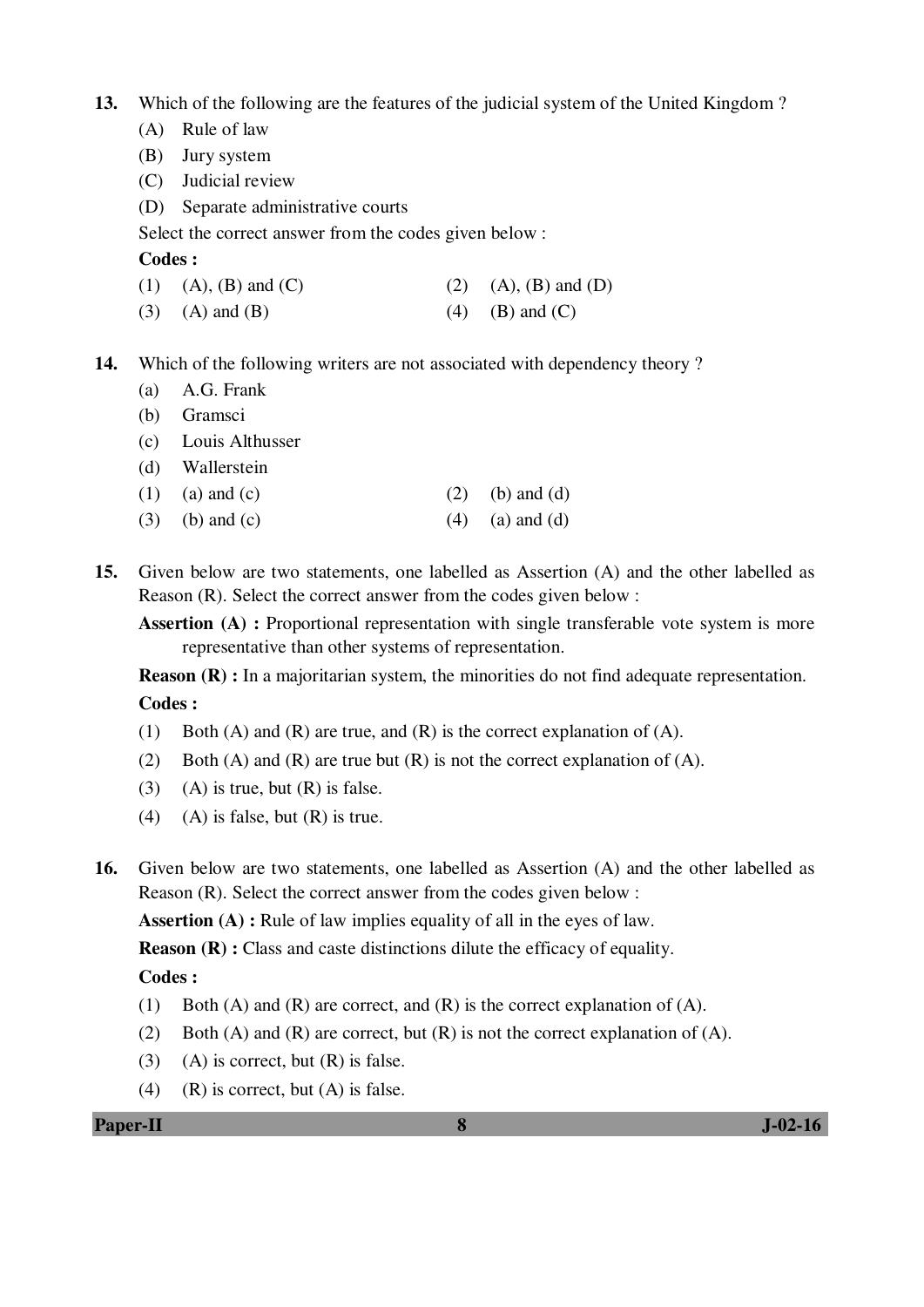13. निम्नलिखित में से कौन यनाइटेड किंगडम की न्यायिक प्रणाली की विशेषताएँ हैं ?

- $(A)$  aিখি का शासन
- $(B)$  ज्युरी प्रणाली
- (C) न्यायिक पुनरीक्षा
- $(D)$  पथक प्रशासनिक न्यायालय
- कूट :
- (1) (A), (B)  $\frac{d\vec{r}}{dt}$  (C) (2) (A), (B)  $\frac{d\vec{r}}{dt}$  (D)
- (3) (A)  $\hat{A}(\hat{B})$  (A)  $\hat{B}(\hat{C})$

**14.** ×®Ö´®Ö×»Ö×ÜÖŸÖ ´Öë ÃÖê ÛúÖî®Ö ÃÖê »ÖêÜÖÛú †Ö×ÁÖŸÖ ×ÃÖ¨üÖ®ŸÖ (×›ü¯Öê®›êü®ÃÖß £µÖÖê¸üß) ÃÖê ÃÖ´²Ö¨ü ®ÖÆüà Æïü ?

- $(a)$  ए.जी. फ्रेंक
- $(b)$  ग्राम्सी
- (c) लई अलथसुर
- (d) वालेर स्टेन
- (1) (a)  $3\pi$  (c) (2) (b)  $3\pi$  (d)
- (3) (b)  $3\pi$ (c) (4) (a)  $3\pi$ (d)
- 15. नीचे दो कथन दिए गए हैं, जिनमें से एक को अभिकथन (A) और दुसरे को तर्क (R) कहा गया है । नीचे दिये गये कूट का प्रयोग करते हुए सही उत्तर चुनिए:

**अभिकथन (A) :** एकल संक्रमणीय मत प्रणाली सहित आनुपातिक प्रतिनिधित्व, प्रतिनिधित्व की दुसरी प्रणालियों से अधिक प्रतिनिधिक है ।

**तर्क (R) :** बहसंख्यकवादी प्रणाली में, अल्पसंख्यकों को पर्याप्त प्रतिनिधित्व नहीं मिल पाता ।

कूट :

- (1) (A) और (R) दोनों सही हैं और (R), (A) की सही व्याख्या है ।
- (2) (A) और (R) दोनों सही हैं, परंतु (R), (A) की सही व्याख्या नहीं है ।
- (3) (A) सही है, परंतु (R) गलत है ।
- (4) (A) गलत है, परंतु (R) सही है।
- $16.$  नीचे दो कथन दिए गए हैं, जिनमें से एक को अभिकथन (A) और दुसरे को तर्क (R) कहा गया है । नीचे दिये गये कूट का प्रयोग करते हुए सही उत्तर चुनिए:

**अभिकथन (A) :** विधि के शासन का अभिप्राय है कानन की नजर में सभी समान हैं ।

**तर्क (R) :** वर्गगत तथा जातिगत भेद समानता की क्षमता को कम कर देती है ।

Ûæú™ü **:** 

- (1) (A) और (R) दोनों सही हैं और (R), (A) की सही व्याख्या है ।
- (2) (A) और (R) दोनों सही हैं, परंतु (R), (A) की सही व्याख्या नहीं है ।
- (3) (A) सही है, परंतु (R) गलत है।
- (4) (R) सही है, परंतु (A) गलत है।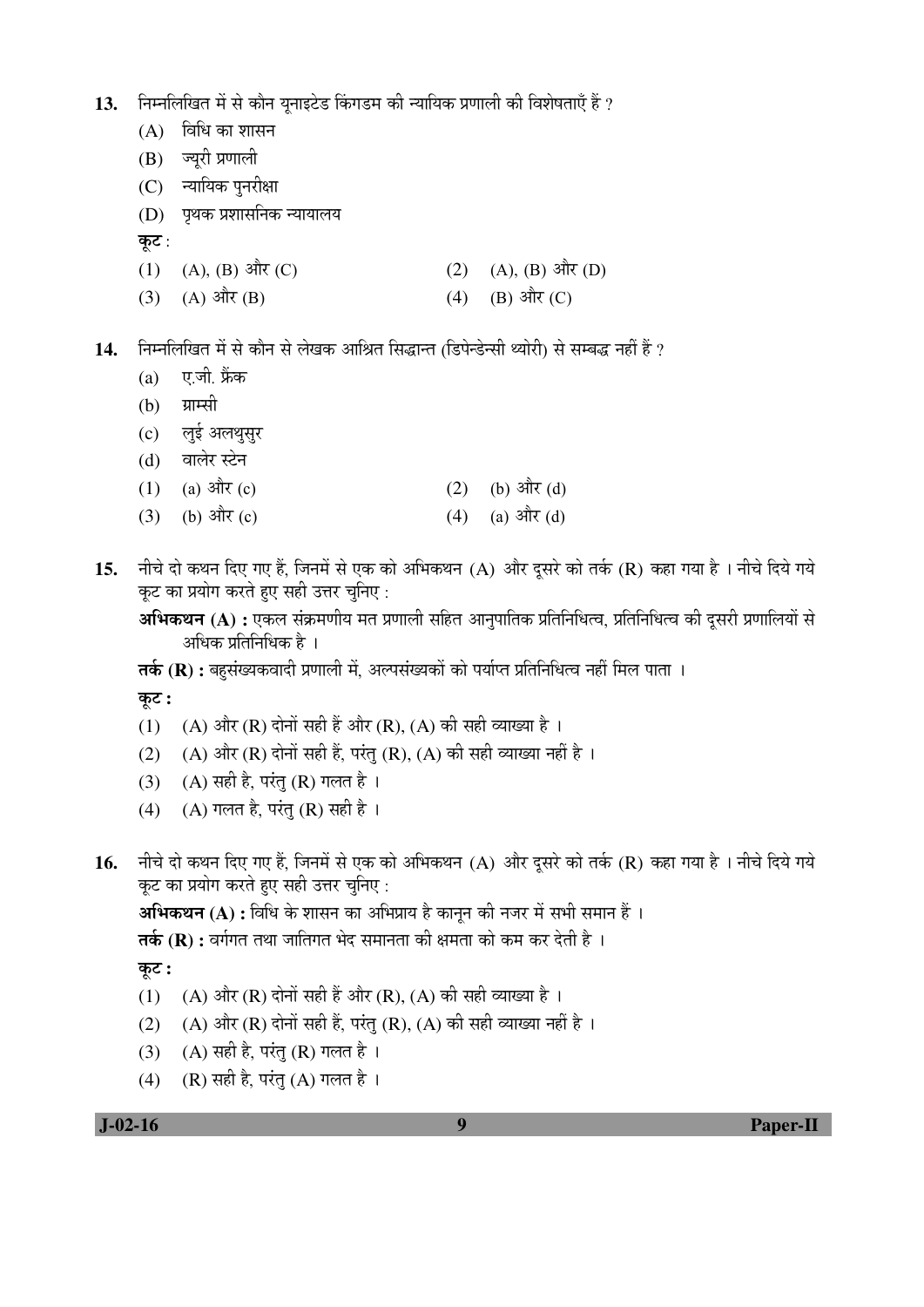- **17.** Which of the following gives legitimacy to the government in modern times ?
	- (A) Party manifestoes
	- (B) Periodic elections
	- (C) Bureaucratic leadership
	- (D) Independent judiciary
	- Select the correct answer from the codes given below :

## **Codes :**

- (1) (D) and (C) (2) (A) and (B)
- (3) (B) only (4) (A), (B) and (D)
- **18.** Which of the following statements is not true about the systems theory ?
	- (A) It is a 'status quoist' model
	- (B) It is a dynamic model as it seeks to explain the functioning of a political system
	- (C) It is mostly relevant to western advanced nations.
	- (D) It has not taken into account the third world countries reality
	- Choose the correct answer from the codes given below :

## **Codes :**

- (1) (B) and (C) (2) (B) only
- (3) (A) and (C) (4) (A) and (D)
- **19.** Which of the following contributed to the streag the using rise of executive and the relative decline of legislature in modern times ?
	- (A) Delegated legislation
	- (B) Charismatic leadership of the executive
	- (C) Energence of party system
	- (D) Specialization leading to the complex nature of legislation

Select the correct answer from the codes given below :

**Codes :** 

- (1) (A) and (B) (2) (A) and (C)
- (3) (B) and (C) (4) (A), (B), (C) and (D)
- **20.** Which of the following statements are true regarding a revolution ?
	- (A) Revolution implies a shift in the class composition of elites.
	- (B) Transfer of power by legal or non-legal means.
	- (C) Alteration of values and myths of the society.
	- (D) Alteration of institutions

Select the correct answer from the codes given below :

**Codes :** 

- (1) (A) and (D) (2) (B) and (C)
- (3) (A), (B) and (D) (4) (A), (B), (C) and (D)
- **21.** Which of the following statements about the proposals of the Cabinet Mission is incorrect ?
	- (1) There would be a Union of India comprising of both British India and the States.
	- (2) The Union would have an executive and a legislature consisting of representatives of the provinces and the states.
	- (3) All residuary powers would belong to the Union of India.
	- (4) The provinces would be free to form groups with executives and legislatures.

**Paper-II** J-02-16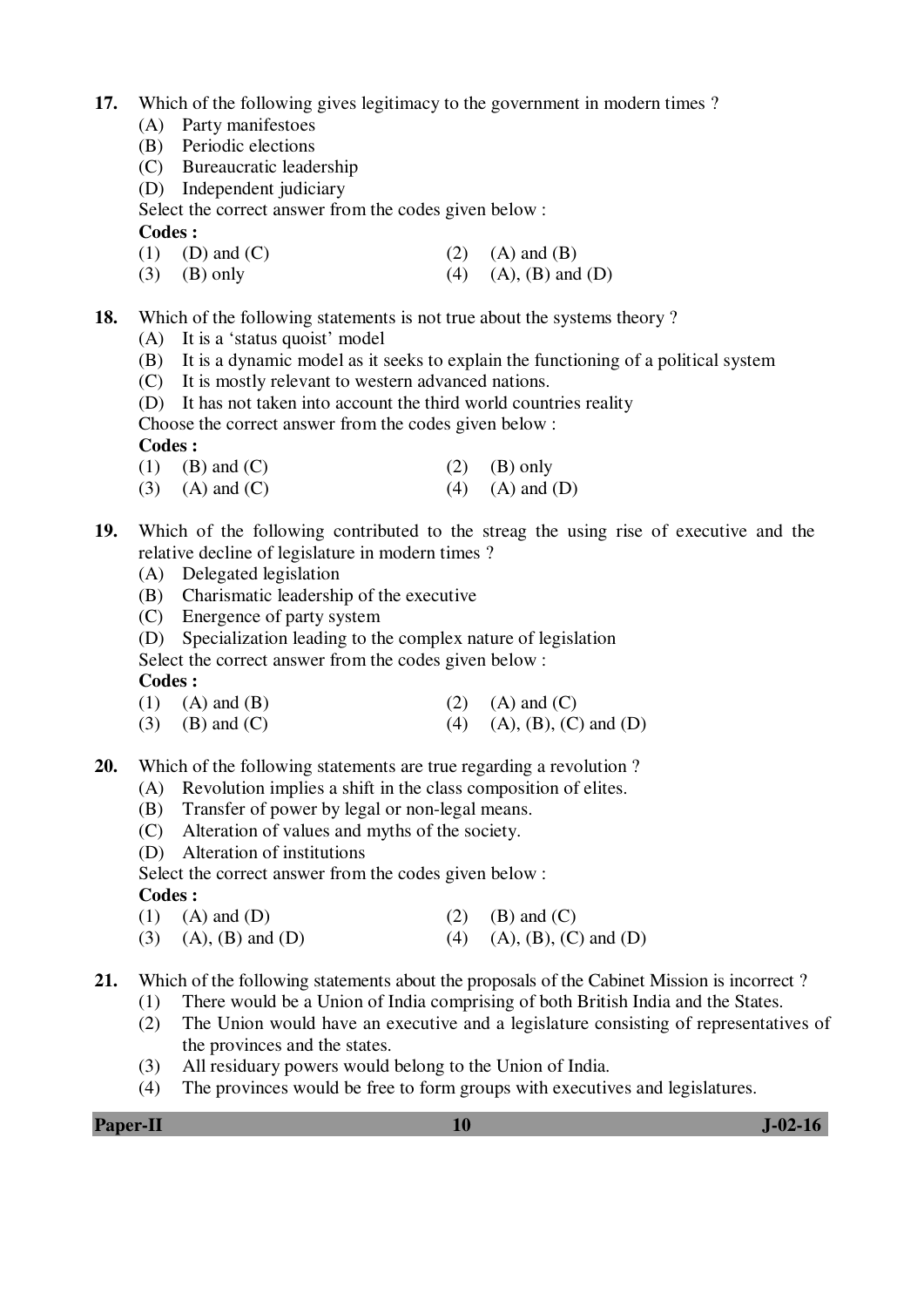- 17. निम्नलिखित में से कौन से आधनिक समय में सरकार को वैधता प्रदान करते हैं ?
	- $(A)$  दलीय घोषणापत्र
	- $(B)$  नियतकालित चुनाव
	- (C) नौकरशाही नेतृत्व
	- (D) स्वतंत्र न्यायपालिका

नीचे दिए गए कुट में से सही उत्तर का चयन कीजिए :

- (1) (D)  $\frac{\partial \hat{\mathbf{r}}}{\partial t}$  (C) (A)  $\frac{\partial \hat{\mathbf{r}}}{\partial t}$
- (3) केवल (B) (4) (A), (B) और (D)
- 18. Fiमलिखित में से कौन से कथन व्यवस्था सिद्धांत के बारे में सही नहीं हैं ?
	- $(A)$  यह यथास्थितिवादी प्रारूप है
	- $(B)$  यह गत्यात्मक प्रारूप है क्योंकि यह राजनीतिक व्यवस्था की कार्यप्रणाली की व्याख्या चाहता है
	- $(C)$  यह अधिकांशत: पश्चिमी विकसित राष्टों के लिए प्रासंगिक है
	- (D) इसने तीसरी दुनिया के देशों की वास्तविकता का ध्यान नहीं रखा है ।
	- नीचे दिए गए कुट में से सही उत्तर का चयन कीजिए :
	- $(1)$   $(B)$  और  $(C)$  (2) केवल  $(B)$
	- (3) (A)  $\exists \hat{\mathbb{T}}(C)$  (4) (A)  $\exists \hat{\mathbb{T}}(D)$
- **19.** ×®Ö´®Ö×»Ö×ÜÖŸÖ ´Öë ÃÖê ×ÛúÃÖ®Öê †Ö¬Öã×®ÖÛú ÃÖ´ÖµÖ ´Öë ÛúÖµÖÔ¯ÖÖ×»ÖÛúÖ Ûêú ¿Ö׌ŸÖ¿ÖÖ»Öß ÆüÖê®Öê †Öî¸ü ¾µÖ¾ÖãÖÖׯÖÛúÖ Ûêú ¯ÖŸÖ®Ö ´Öë µÖÖêÝÖ¤üÖ®Ö ×¤üµÖÖ ?
	- $(A)$  प्रदत्त व्यवस्थापन
	- (B) कार्यपालिका का करिश्मावादी नेतृत्व
	- (C) दलीय व्यवस्था का उदभव
	- $(D)$  विशिष्टीकरण के कारण विधायन की जटिल प्रकृति को बढ़ाना

नीचे दिए गए कुट में से सही उत्तर का चयन कीजिए :

- (1) (A)  $\hat{A}(\hat{B})$  (2) (A)  $\hat{A}(\hat{C})$
- (3) (B)  $\frac{\partial \hat{\mathbf{H}}}{\partial t}$  (C) (4) (A), (B), (C)  $\frac{\partial \hat{\mathbf{H}}}{\partial t}$  (D)
- 20. **क्रांति के बारे में निम्नलिखित में से** कौन से कथन सही हैं ?
	- $(A)$  क्रांति का अभिप्राय है अभिजन के वर्गीय स्वरूप में परिवर्तन
	- (B) वैधानिक और गैर-वैधानिक साधनों द्वारा शक्ति का हस्तांतरण
	- (C) समाज के मुल्यों और मिथकों में परिवर्तन
	- (D) संस्थाओं में परिवर्तन
	- नीचे दिए गए कट में से सही उत्तर का चयन कीजिए :
	- (1) (A)  $\hat{P}(\overline{D})$  (2) (B)  $\hat{P}(\overline{C})$
	- (3) (A), (B)  $\frac{d\vec{r}}{dt}$  (D) (4) (A), (B), (C)  $\frac{d\vec{r}}{dt}$  (D)
- 21. केबिनेट मिशन के प्रस्तावों के बारे में निम्नलिखित में से कौन सा वाक्य गलत है ?
	- $(1)$  एक भारतीय संघ होगा जिसमें ब्रिटिश भारत और राज्य दोनों सम्मिलित होंगे ।
	- (2) संघ की एक कार्यपालिका और व्यवस्थापिका होगी जिसमें प्रांतों और राज्यों के प्रतिनिधि सम्मिलित होंगे ।
	- $(3)$  सभी अवशिष्ट शक्तियाँ भारतीय संघ के पास होंगी ।
	- (4) कार्यपालिकाओं और व्यवस्थापिकाओं के साथ समूह बनाने के लिए प्रांत स्वतंत्र होंगे ।

 **J-02-16 11 Paper-II**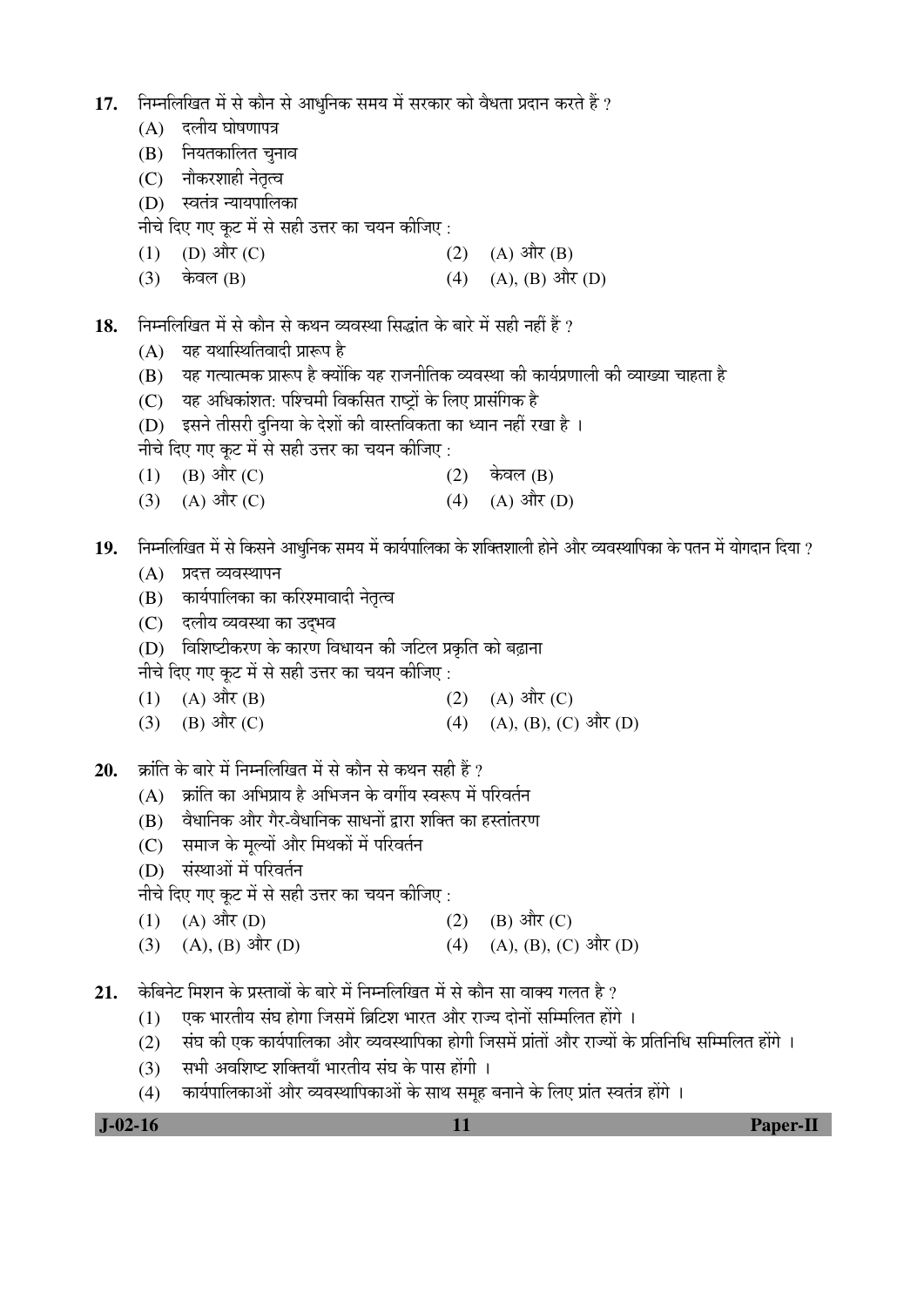- **22.** The word 'socialist' in the Preamble does not imply :
	- (1) Equal distribution of the national wealth
	- (2) Social ownership of principal means of production
	- (3) Nationalization of means of production
	- (4) Provide a decent standard of life to the working people
- **23.** By which Constitutional Amendment Act, protection of freedom of expression was withdrawn from those who advocate secession from the Union of India ?
	- (1)  $14<sup>th</sup>$  Constitutional Amendment Act
	- (2)  $16<sup>th</sup>$  Constitutional Amendment Act
	- (3)  $18<sup>th</sup>$  Constitutional Amendment Act
	- (4)  $20<sup>th</sup>$  Constitutional Amendment Act
- **24.** Of the following, which group of states has more than 30 Lok Sabha constituencies ?
	- (1) Gujarat, Karnataka, Maharashtra, Tamil Nadu
	- (2) Madhya Pradesh, Maharashtra, West Bengal, Rajasthan
	- (3) Bihar, Madhya Pradesh, West Bengal, Uttar Pradesh
	- (4) Bihar, Maharashtra, West Bengal, Tamil Nadu
- **25.** Which of the following statements are true about the powers of a Governor ? Select the correct answer from the codes given below :
	- I. Members of State Public Service Commission can be removed by the President on the report of the Governor.
	- II. Unlike the President, the Governor has no power to appoint judges of the State High Court.
	- III. Like the President, the Governor can nominate two members of the Anglo-Indian community to the Legislative Assembly of the state.
	- IV. The Governor is to be consulted by the President in the appointment of the Chief Justice and the judges of the High Court of the state.

## **Codes :**

- (1) I and II only (2) II and III only
- (3) II and IV only (4) III and IV only

## **26.** Which of the following statement/s about the Attorney General of India is/are true ? Select the correct answer from the codes given below :

- (i) The Attorney General is not a member of the Cabinet.
- (ii) The Attorney General has the right to speak in either of the Houses of Parliament.
- (iii) The Attorney General shall have the right of audience in the Supreme Court of India.
- (iv) Th Attorney General shall have the same qualifications as are required to be a judge of the Supreme Court.

## **Codes :**

- (1) (i), (ii) and (iv) only (2) (ii), (iii) and (iv) only
	-
- (3) (i), (ii) and (iii) only (4) (i) and (ii) only
	-

**Paper-II** J-02-16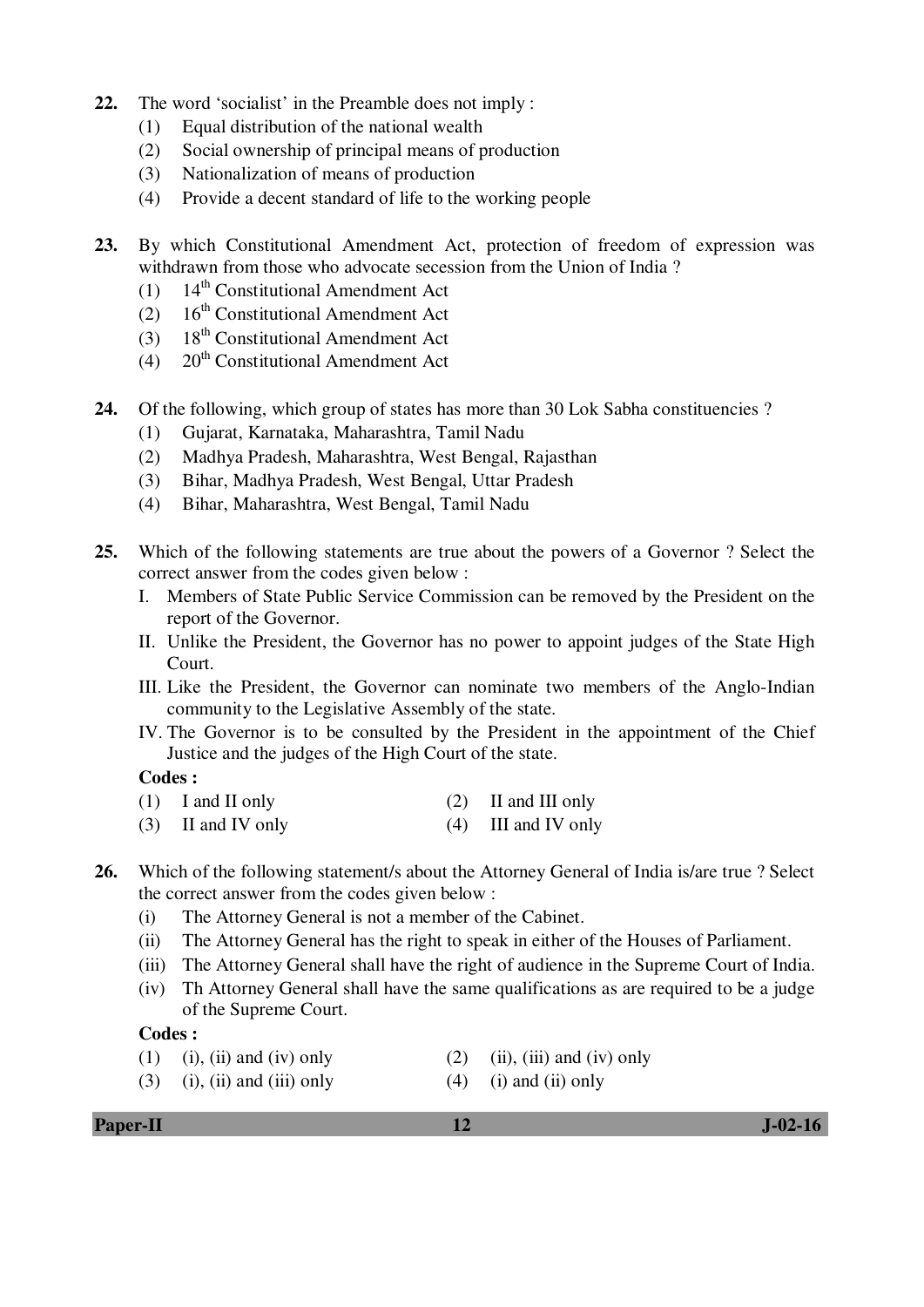- 22. प्रस्तावना में 'समाजवादी' शब्द का आशय नहीं है
	-
	- $(1)$  ) राष्टीय सम्पदा का समान वितरण  $(2)$  उत्पादन के प्रमख साधनों का सामाजिक स्वामित्व
	- $(3)$  उत्पादन के साधनों का राष्ट्रीयकरण  $(4)$  श्रमिकों के लिए अच्छा जीवन स्तर
- 23. किस संवैधानिक संशोधन अधिनियम से उन लोगों से अभिव्यक्ति की स्वतंत्रता वापस ले ली गई थी जो भारतीय संघ से अपगमन की वकालत करते थे ?
	- $(1)$  14वाँ संविधान संशोधन अधिनियम  $(2)$  16वाँ संविधान संशोधन अधिनियम
	- $(3)$   $18$ वाँ संविधान संशोधन अधिनियम  $(4)$   $20$ वाँ संविधान संशोधन अधिनियम
- 24. Fiम्नलिखित में से राज्यों के किस समूह में 30 से अधिक लोक सभा क्षेत्र हैं ?
	- $(1)$  गुजरात, कर्नाटक, महाराष्ट्र, तमिलनाडु
	- (2) मध्य प्रदेश, महाराष्ट्र, पश्चिम बंगाल, राजस्थान
	- (3) बिहार, मध्य प्रदेश, पश्चिम बंगाल, उत्तर प्रदेश
	- (4) बिहार, महाराष्ट, पश्चिम बंगाल, तमिलनाड
- 25. राज्यपाल की शक्तियों के बारे में निम्नलिखित में से कौन से कथन सही हैं ? नीचे दिए गए कूट में से सही उत्तर का चयन कीजिए :
	- I. ∑राज्यपाल के प्रतिवेदन के आधार पर राष्ट्रपति राज्य लोक सेवा आयोग के सदस्यों को पदच्युत कर सकते हैं ।
	- II. राष्ट्रपति की तुलना में राज्यपाल के पास उच्च न्यायालय के न्यायाधीशों की नियुक्ति की कोई शक्ति नहीं है ।
	- III. राष्ट्रपति के समान राज्यपाल आंग्ल-भारतीय समुदाय से दो सदस्यों को राज्य की विधान सभा में नामित कर सकता है ।
	- IV. राज्य के उच्च न्यायालय के मुख्य न्यायाधीश और न्यायाधीशों की नियुक्ति में राष्ट्रपति को राज्यपाल से विचार-विमर्श करना पडता है।

कूट:

- $(1)$  केवल I और II  $(2)$  केवल II और III
- $(3)$  केवल II और IV  $(4)$  केवल III और IV
- 26. भारत के महान्यायवादी के बारे में निम्नलिखित में से कौन सा / कौन से कथन सही है / हैं ? नीचे दिए गए कूट में से सही उत्तर का चयन कीजिए :
	- (i) महान्यायवादी मंत्रीमंडल के सदस्य नहीं है ।
	- (ii) संसद के किसी भी सदन में बोलने का अधिकार महान्यायवादी को प्राप्त है ।
	- (iii) भारत के सर्वोच्च न्यायालय में महान्यायवादी को सुनवाई का अधिकार है ।
	- $(iv)$  गहान्यायवादी की योग्यताएँ सर्वोच्च न्यायालय के न्यायाधीश की योग्यता के समान होती हैं ।

कूट:

- (1) केवल (i), (ii) और (iv)  $(2)$  केवल (ii), (iii) और (iv)
- (3) केवल (i), (ii) और (iii)  $(4)$  केवल (i) और (ii)

 **J-02-16 13 Paper-II**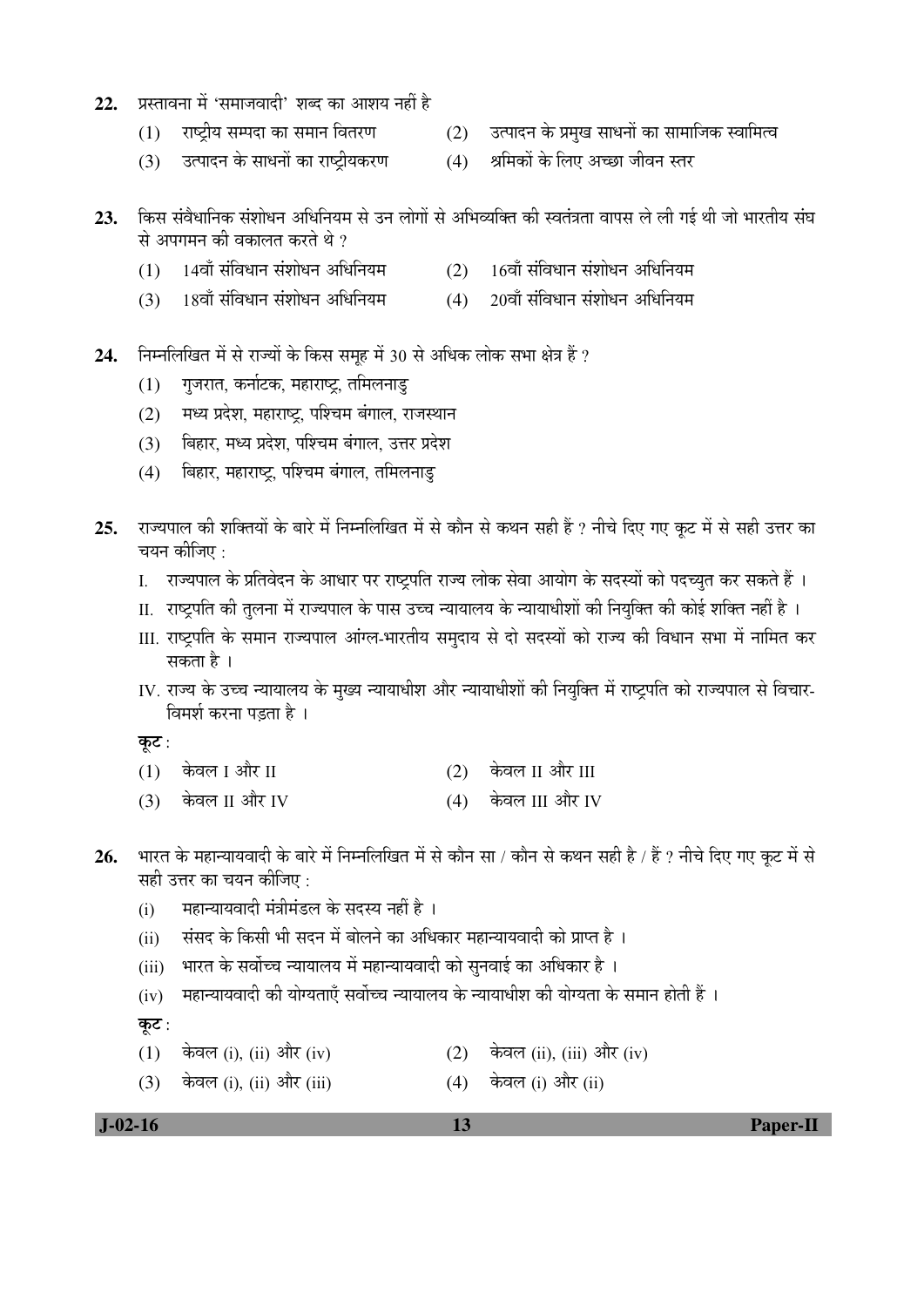| 27. |               |                                    |          |       |                                                   | Match List $-$ I with List $-$ II and select the correct answer from the codes given below :                                                                  |  |  |  |  |
|-----|---------------|------------------------------------|----------|-------|---------------------------------------------------|---------------------------------------------------------------------------------------------------------------------------------------------------------------|--|--|--|--|
|     |               |                                    | $List-I$ |       | $List - II$                                       |                                                                                                                                                               |  |  |  |  |
|     |               | (Union Territory)                  |          |       |                                                   | (High Court Jurisdiction)                                                                                                                                     |  |  |  |  |
|     | (a)           | Lakshdweep                         |          |       | (i)                                               | Bombay                                                                                                                                                        |  |  |  |  |
|     | (b)           | Andaman and Nicobar Islands        |          |       | (ii)                                              | Madras                                                                                                                                                        |  |  |  |  |
|     | (c)           | Dadra and Nagar Haveli             |          |       | (iii)                                             | Kerala                                                                                                                                                        |  |  |  |  |
|     | (d)           | Pondicherry                        |          |       | (iv)                                              | Calcutta                                                                                                                                                      |  |  |  |  |
|     | <b>Codes:</b> |                                    |          |       |                                                   |                                                                                                                                                               |  |  |  |  |
|     |               | (b)<br>(a)                         | (c)      | (d)   |                                                   |                                                                                                                                                               |  |  |  |  |
|     | (1)           | (iii)<br>(iv)                      | (i)      | (ii)  |                                                   |                                                                                                                                                               |  |  |  |  |
|     | (2)           | (iii)<br>(i)                       | (iv)     | (ii)  |                                                   |                                                                                                                                                               |  |  |  |  |
|     | (3)           | (iv)<br>(i)                        | (iii)    | (ii)  |                                                   |                                                                                                                                                               |  |  |  |  |
|     | (4)           | (iv)<br>(iii)                      | (i)      | (ii)  |                                                   |                                                                                                                                                               |  |  |  |  |
| 28. |               |                                    |          |       |                                                   | Match List – I with List – II and select the correct answer from the codes given below:                                                                       |  |  |  |  |
|     |               | $List-I$                           |          |       |                                                   | $List - II$                                                                                                                                                   |  |  |  |  |
|     |               | (Articles)                         |          |       |                                                   | (Provision)                                                                                                                                                   |  |  |  |  |
|     | (a)           | Article 243 K                      |          | (i)   |                                                   | Reservation of seats for SC and ST in panchayats                                                                                                              |  |  |  |  |
|     | (b)           | Article 243 Q                      |          | (ii)  |                                                   | Eligibility criterion for urban local government institutions                                                                                                 |  |  |  |  |
|     | (c)           | Article 243 V                      |          | (iii) | <b>Establishment of State Election Commission</b> |                                                                                                                                                               |  |  |  |  |
|     | (d)           | Article 243 D                      |          | (iv)  |                                                   | Formation of urban local government institutions                                                                                                              |  |  |  |  |
|     | <b>Codes:</b> |                                    |          |       |                                                   |                                                                                                                                                               |  |  |  |  |
|     |               | (b)<br>(a)                         | (c)      | (d)   |                                                   |                                                                                                                                                               |  |  |  |  |
|     | (1)           | (i)<br>(iii)                       | (iv)     | (ii)  |                                                   |                                                                                                                                                               |  |  |  |  |
|     | (2)           | (iii)<br>(iv)                      | (ii)     | (i)   |                                                   |                                                                                                                                                               |  |  |  |  |
|     | (3)           | (ii)<br>(iii)                      | (i)      | (iv)  |                                                   |                                                                                                                                                               |  |  |  |  |
|     | (4)           | (i)<br>(ii)                        | (iii)    | (iv)  |                                                   |                                                                                                                                                               |  |  |  |  |
| 29. |               |                                    |          |       |                                                   | Who among the following Prime Ministers served for the longest tenure?                                                                                        |  |  |  |  |
|     | (1)           | V.P. Singh                         |          |       | (2)                                               | Chandra Shekar                                                                                                                                                |  |  |  |  |
|     | (3)           | P.V. Narsimha Rao                  |          |       | (4)                                               | H.D. Deva Gowda                                                                                                                                               |  |  |  |  |
|     |               |                                    |          |       |                                                   |                                                                                                                                                               |  |  |  |  |
| 30. |               |                                    |          |       |                                                   | Given below are two statements, one labelled as Assertion (A) and the other labelled as<br>Reason (R). Select the correct answer from the codes given below : |  |  |  |  |
|     |               |                                    |          |       |                                                   | <b>Assertion</b> (A) : Regional or self-determination movements in India are said to have                                                                     |  |  |  |  |
|     |               | followed an inverse 'U' curve.     |          |       |                                                   |                                                                                                                                                               |  |  |  |  |
|     |               |                                    |          |       |                                                   | <b>Reason (R)</b> : Heightened mobilization of group identities are followed by negotiations,                                                                 |  |  |  |  |
|     |               |                                    |          |       |                                                   | and eventually such movements decline 'as exhaustion sets in'                                                                                                 |  |  |  |  |
|     | Codes:        |                                    |          |       |                                                   |                                                                                                                                                               |  |  |  |  |
|     | (1)           |                                    |          |       |                                                   | Both (A) and (R) are individually true, and (R) is the correct explanation of (A).                                                                            |  |  |  |  |
|     | (2)           |                                    |          |       |                                                   | Both (A) and (R) are individually true but (R) is not the correct explanation of (A).                                                                         |  |  |  |  |
|     | (3)           | $(A)$ is true, but $(R)$ is false. |          |       |                                                   |                                                                                                                                                               |  |  |  |  |
|     | (4)           | $(A)$ is false, but $(R)$ is true. |          |       |                                                   |                                                                                                                                                               |  |  |  |  |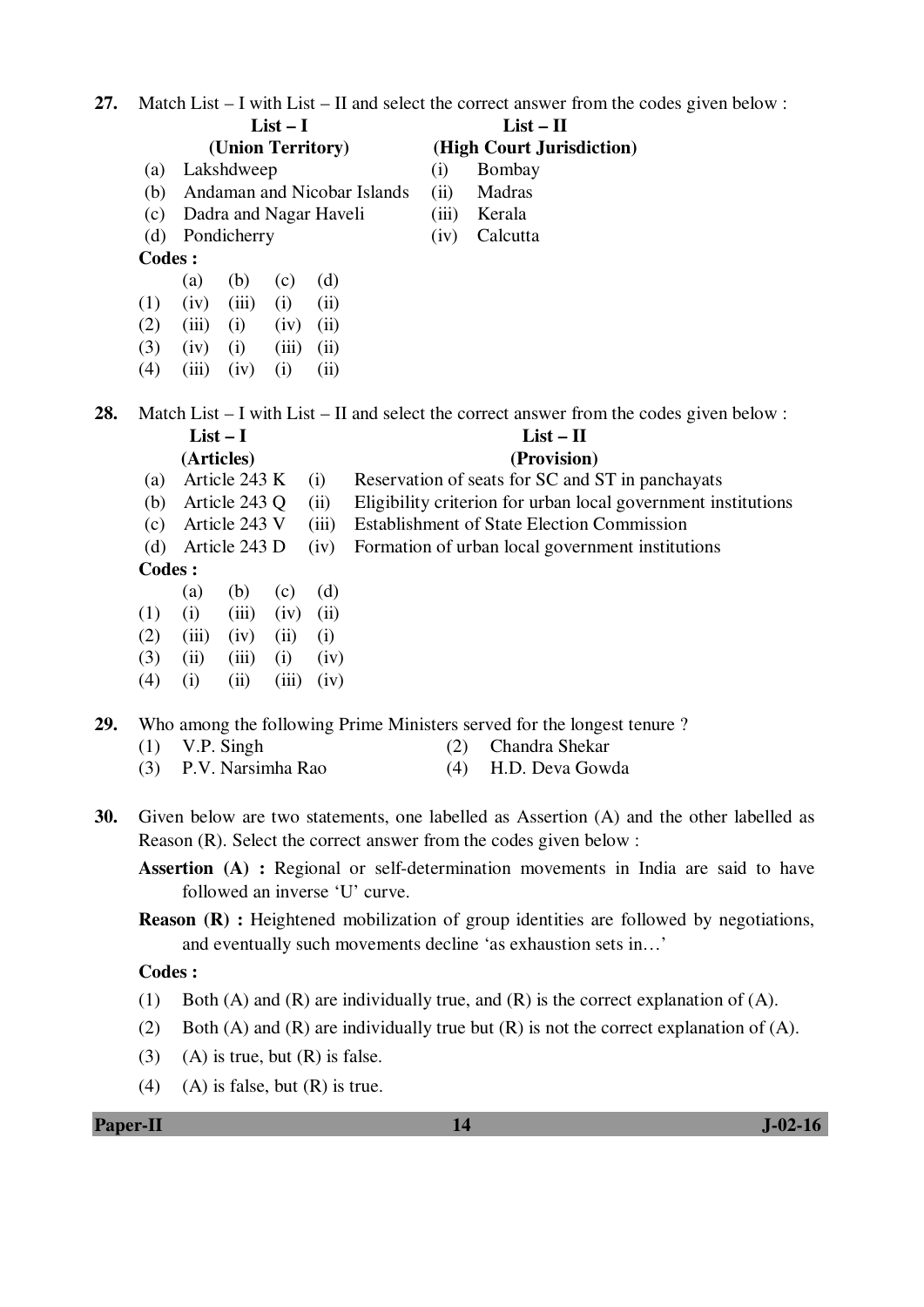**J-02-16 15 Paper-II**  $27.$  सूची – I को सूची – II से सुमेलित कीजिए और नीचे दिए गए कूट में से सही उत्तर का चयन कीजिए : सची – I (केंद्र शासित प्रदेश) <u>सची – II</u> (उच्च न्यायालय का क्षेत्राधिकार) (a) लक्षद्वीप (i) बम्बई (b) अंडमान और निकोबार द्वीप समूह (ii) मद्रास (c) ¤üÖ¤ü¸üÖ †Öî¸ü ®ÖÝÖ¸ü Æü¾Öê»Öß (iii) Ûêú¸ü»Ö (d) पाण्डिचेरी (iv) कलकत्ता <u>क</u>ट: (a) (b) (c) (d)  $(1)$   $(iv)$   $(iii)$   $(i)$   $(ii)$  $(2)$   $(iii)$   $(i)$   $(iv)$   $(ii)$  $(3)$   $(iv)$   $(i)$   $(iii)$   $(ii)$  $(4)$   $(iii)$   $(iv)$   $(i)$   $(ii)$ **28.** सूची – I का सूची – II से मेल कीजिए और नीचे दिए गए कूट में से सही उत्तर का चयन कीजिए : सूची – I **(**†®Öã""êû¤ü**)**  सूची – II **(**¯ÖÏÖ¾Ö¬ÖÖ®Ö**)**  (a) अनुच्छेद 243 K (i) पंचायत में अनुसूचित जाति और अनुसूचित जनजाति के लिए सीटों का आरक्षण (b) अनुच्छेद 243 Q (ii) नगरीय स्थानीय शासन संस्थाओं में अर्हता मापदण्ड  $(c)$  अनच्छेद 243 V  $(iii)$  राज्य चनाव आयोग की स्थापना (d) अनुच्छेद 243 D (iv) नगरीय स्थानीय शासन संस्थाओं का गठन कूट : (a) (b) (c) (d)  $(1)$   $(ii)$   $(iii)$   $(iv)$   $(ii)$  $(2)$   $(iii)$   $(iv)$   $(ii)$   $(i)$  $(3)$   $(ii)$   $(iii)$   $(i)$   $(iv)$  $(4)$  (i) (iii) (iii) (iv)  $29.$  निम्नलिखित में से किस प्रधान मंत्री ने सर्वाधिक लम्बी अवधि के लिये कार्य किया ?  $(1)$  वी.पी. सिंह  $(2)$  चंद्रशेखर (3) पी.वी. नरसिम्हा राव (4) एच.डी. देवगौडा 30. नीचे दो कथन दिए गए हैं, एक को अभिकथन (A) और दूसरे को तर्क (R) कहा गया है । नीचे दिए गए कूट का प्रयोग करते हुए सही उत्तर चुनिए : **अभिकथन (A) :** भारत के क्षेत्रीय अथवा आत्म-निर्णयन आन्दोलनों के विषय में कहा जाता है कि उन्होंने प्रतिलोम मार्ग (यु-टर्न) को चुन लिया है । **तर्क (R) :** समूह पहचानों की अत्यधिक लामबन्दी के पश्चात वार्ताओं का दौर प्रारम्भ होता है और अन्ततोगत्वा ये आन्दोलन थकान के कारण क्षीण पड़ जाते हैं । कूट : (1) (A) और (R) दोनों सत्य हैं और (R), (A) का सही स्पष्टीकरण है। (2) (A) और (R) दोनों सत्य हैं, परन्तु (R), (A) का सही स्पष्टीकरण नहीं है ।  $(3)$   $(A)$  सत्य है, परन्तु $(R)$  असत्य है।  $(4)$   $(A)$  असत्य है, परन्तु (R) सत्य है।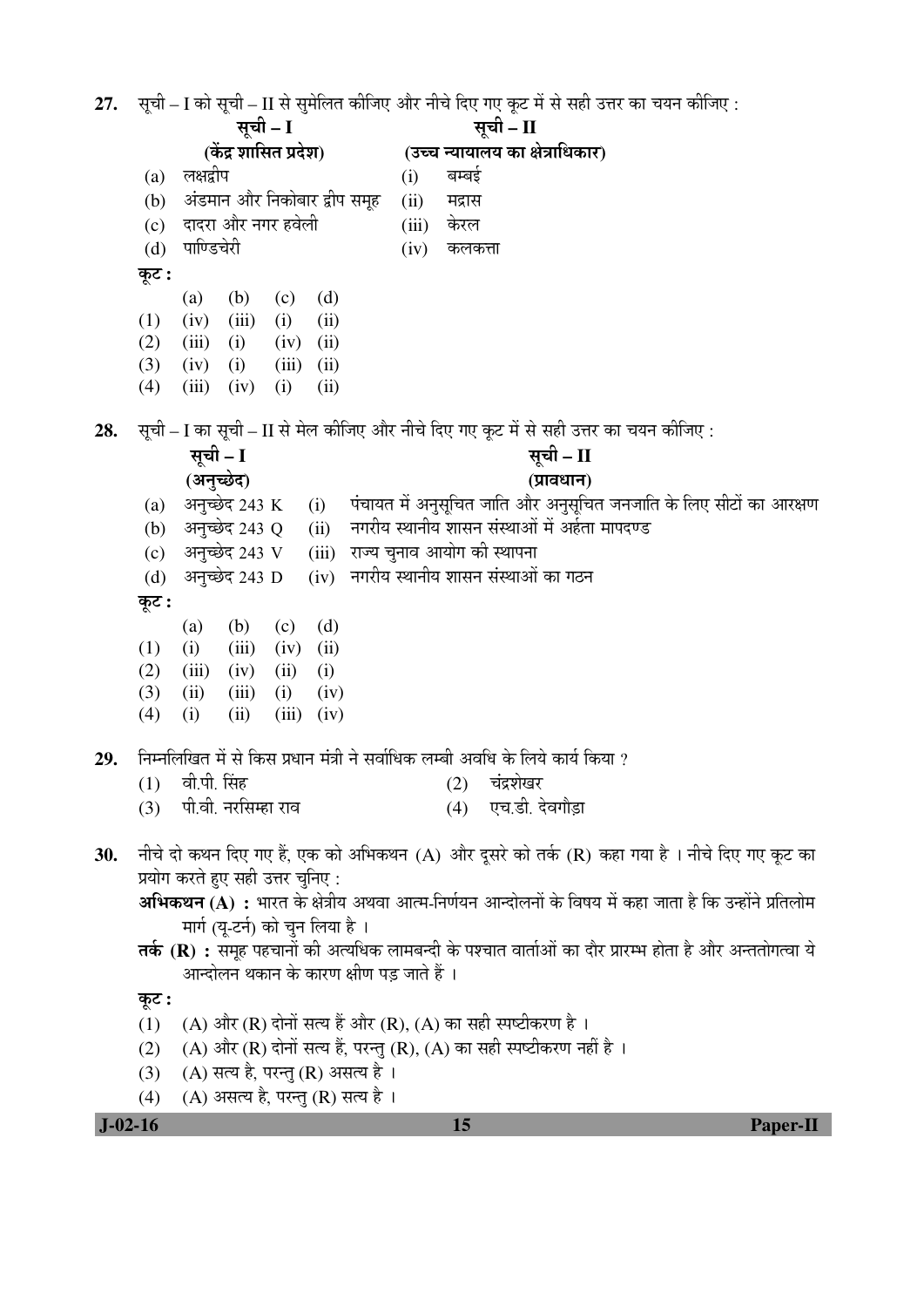- **31.** At which stage of the evolution of public administration, the 'public' aspect of public administration was virtually dropped and the focus shifted to 'efficiency' ?
	- (1) First stage (2) Second stage
	- (3) Third stage (4) Fourth stage
- **32.** L.D. White defines O & M as the 'improvement of all aspects of transacting business with special emphasis on :
	- (1) Organisation and efficiency (2) Procedures and flow of business
	- (3) Organisation and command (4) Procedures and relationships
- **33.** Which one of the following is not associated with 'Garbage Can Model' of decisionmaking ?
	- (1) Michael D. Cohen (2) Amitai Etzioni
	- (3) James G. March (4) Johan P. Olsen
- **34.** Participatory management became popular during and after the advent of :
	- (1) Scientific Management Theory (2) Bureaucratic Theory
	- (3) Human Relations Theory (4) Systems Theory
- **35.** Which one of the following is not correct in Herbert Simon's concept of decisionmaking ?
	- (1) Combination of value and factual elements is not possible in a single decision.
	- (2) Decisions in an organisation are not made by a single individual.
	- (3) Activities get their value from means-ends relationship.
	- (4) Decisions can be evaluated only in terms of their factual element.
- **36.** Which of the following factors impact on the extent of span of control of a supervisor ?
	- (a) Size of the organisation
	- (b) Diversification of functions
	- (c) Number of supervisors
	- (d) Personality of the supervisor
	- Select the correct answer from the codes given below :

#### **Codes :**

- (1) (a) and (d) (2) (a), (c) and (d)
- (3) (b) and (d)  $(4)$  (a), (b) and (d)

| <b>Paper-II</b> | $J-02-16$ |
|-----------------|-----------|
|                 |           |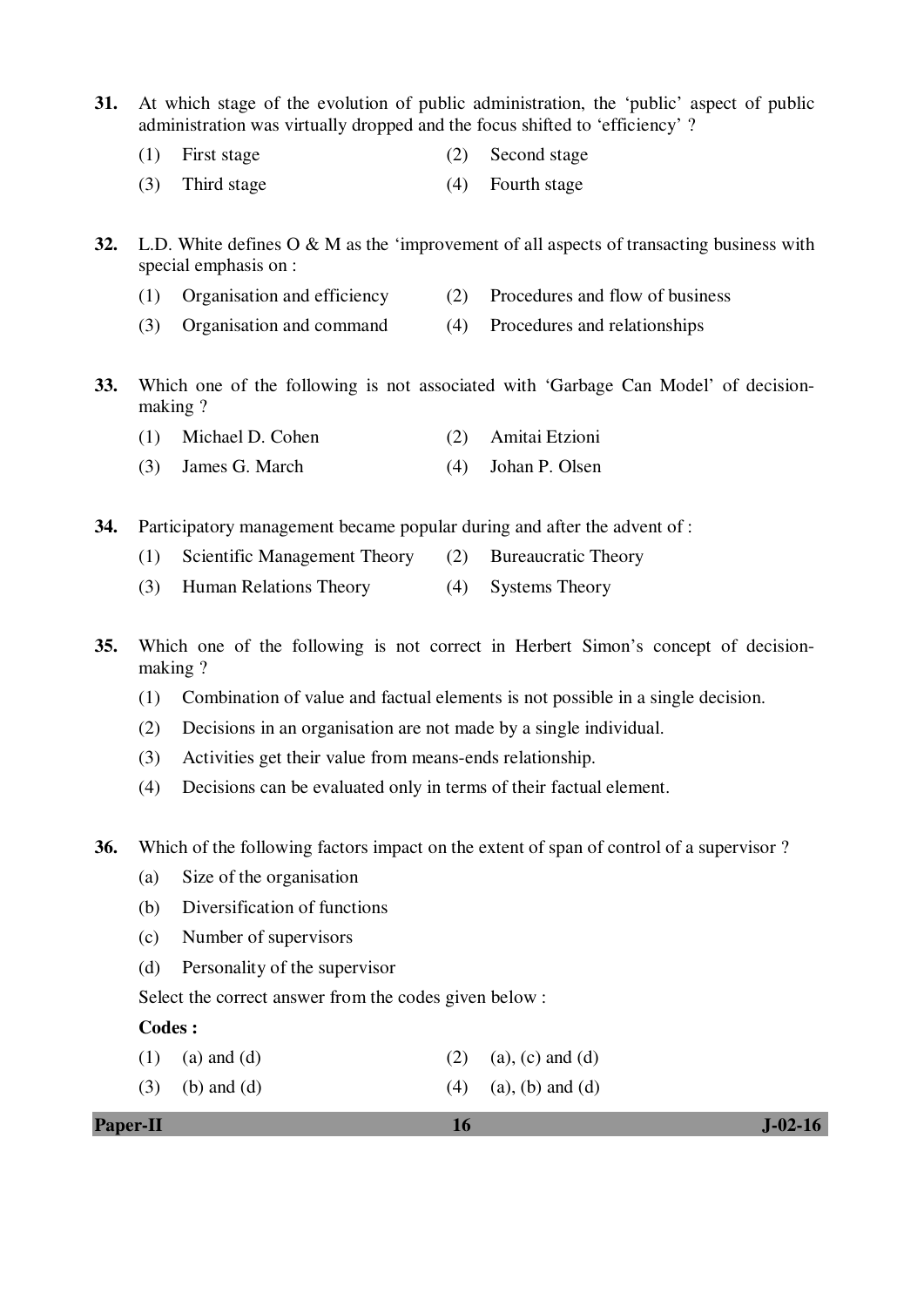- 31. लोक प्रशासन के क्रमिक विकास के किस चरण में लोक प्रशासन के 'लोक' पहलू को वस्तुत: हटा दिया गया तथा ध्यान 'कृशलता' पर केन्द्रित कर दिया गया ?
	- $(1)$  प्रथम चरण  $(2)$  द्वितीय चरण
	- (3) तृतीय चरण (4) चतुर्थ चरण
- 32. एल.डी. व्हाइट ने ओ एण्ड एम को कार्य करने के सभी पहलुओं में सुधार के रूप में परिभाषित किया है, जिसमें निम्न में से किस पर विशेष बल दिया गया है ?
	- $(1)$  संगठन एवं कार्यकुशलता <br  $(2)$  प्रक्रियाएँ एवं कार्य प्रवाह
	- (3) संगठन एवं आदेश (4) प्रक्रियाएँ एवं संबंध
- **33.** ×®Ö´®Ö×»Ö×ÜÖŸÖ ´Öë ÃÖê ×ÛúÃÖÛúÖ ÃÖÓ²ÖÓ¬Ö ×®ÖÞÖÔµÖ ×®Ö´ÖÖÔÞÖ Ûêú 'ÝÖÖ¸ü²Öê•Ö Ûêú®Ö ´ÖÖò›ü»Ö' ÃÖê ®ÖÆüà Æîü ?
	- (1) माइकल डी कोहेन (2) एमिटाई एटज़ियोनी
	- (3) •Öê´ÃÖ •Öß. ´ÖÖ"ÖÔ (4) •ÖÖêÆüÖ®Ö ¯Öß. †Öò»ÖÃÖ®Ö

34. Fiम्नलिखित में से किसके आगमन के दौरान तथा पश्चात् भागीदारी प्रबंधन लोकप्रिय हुआ ?

- (1) ¾Öî–ÖÖ×®ÖÛú ¯ÖϲÖÓ¬Ö®Ö ×ÃÖ¨üÖ®ŸÖ (2) ®ÖÖîÛú¸ü¿ÖÖÆüß ×ÃÖ¨üÖ®ŸÖ
- (3) नानव संबंध सिद्धान्त (4) व्यवस्था सिद्धान्त

**35.** ×®Ö´®Ö×»Ö×ÜÖŸÖ ´Öë ÃÖê ÛúÖî®Ö ÃÖÖ Ûú£Ö®Ö ×®ÖÞÖÔµÖ ×®Ö´ÖÖÔÞÖ ÃÖ´²Ö®¬Öß Æü¸ü²Ö™Ôü ÃÖÖ‡´Ö®Ö Ûúß ÃÖÓÛú»¯Ö®ÖÖ ´Öë ÃÖÆüß ®ÖÆüà Æîü ?

- $(1)$  एक निर्णय में मुल्य तथा तथ्यात्मक तत्त्वों का संयोजन संभव नहीं है ।
- (2) एक संगठन में निर्णय किसी एक व्यक्ति द्वारा नहीं लिए जाते ।
- (3) साधन-साध्य के संबंध से क्रियाकलापों को उनका मल्य प्राप्त होता है ।
- (4) केवल तथ्यात्मक तत्त्व के आधार पर ही निर्णयों का मूल्यांकन किया जा सकता है ।
- **36.** ×®Ö´®Ö×»Ö×ÜÖŸÖ ´Öë ÃÖê ÛúÖî®Ö ÃÖê ÛúÖ¸üÛú ¯ÖµÖÔ¾ÖêõÖÛú Ûêú ×®ÖµÖÓ¡ÖÞÖ õÖê¡Ö ¯Ö¸ü ¯ÖϳÖÖ¾Ö ›üÖ»ÖŸÖê Æîü ?
	- $(a)$  संगठन का आकार
	- (b) *कि*याकलापों का विविधीकरण
	- (c) पर्यवेक्षकों की संख्या
	- (d) पर्यवेक्षक का व्यक्तित्व

नीचे दिए गए कूट में से सही उत्तर चुनिए :

## कूट:

- (1) (a)  $\overline{d}$  and  $\overline{d}$  (d) (a) (a), (c)  $\overline{d}$  and (d) (a), (c)  $\overline{d}$
- (3) (b)  $\overline{d}$  $\overline{v}$  (d) (a), (b)  $\overline{d}$  $\overline{v}$  (d) (a), (b)  $\overline{d}$  $\overline{v}$  (d)

 **J-02-16 17 Paper-II**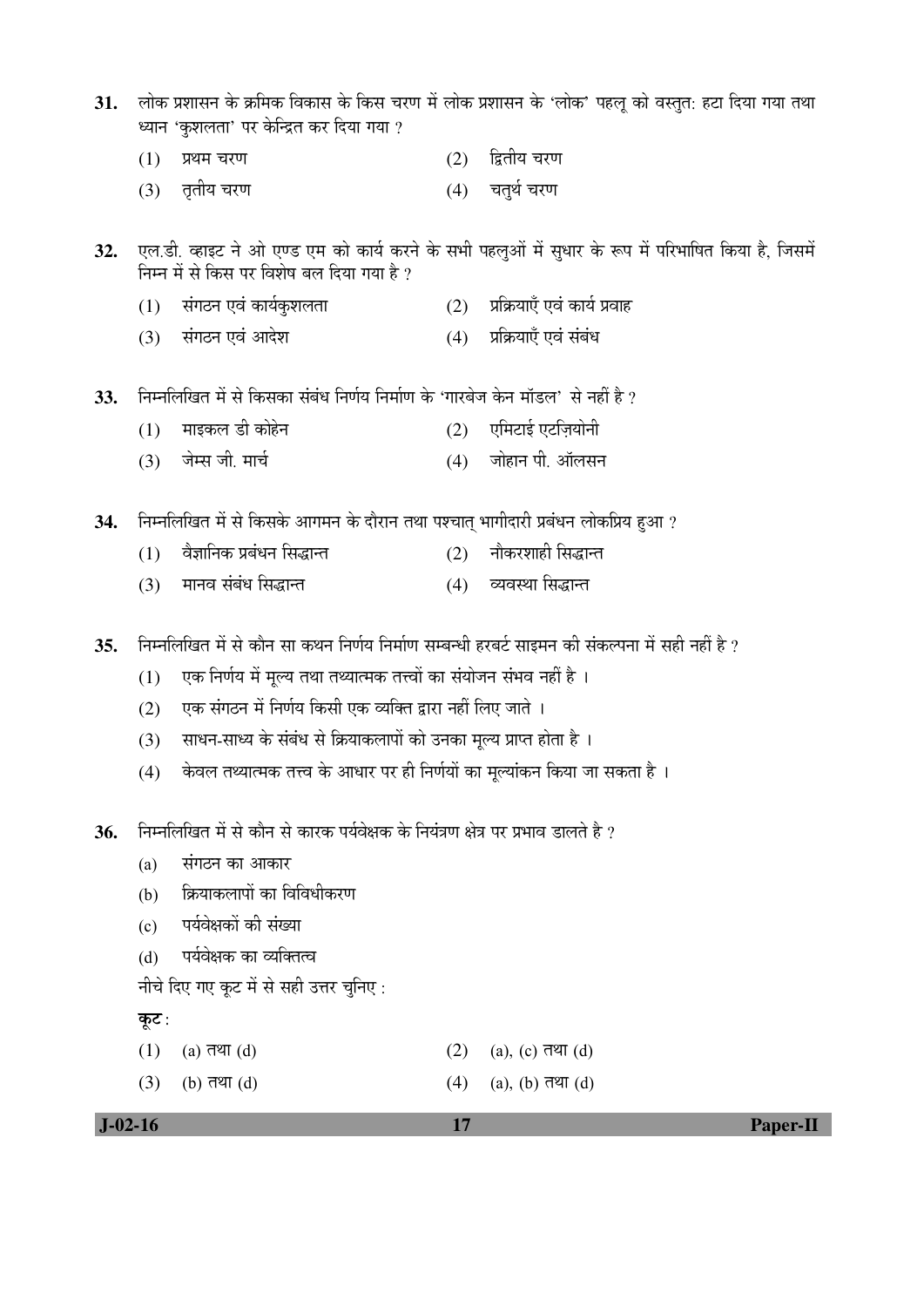**37.** Match List – I with List – II and select the correct answer using the codes given below :

|        |                    | $List-I$              |       |                    | $List - II$                             |
|--------|--------------------|-----------------------|-------|--------------------|-----------------------------------------|
|        |                    | (Thinker)             |       |                    | (Concepts)                              |
| (a)    |                    | <b>Edward Weidner</b> |       | (i)                | <b>Comparative Administration Group</b> |
| (b)    |                    | Martin Landau         |       | (ii)               | Mixed Scanning                          |
| (c)    |                    | Amitai Etzioni        |       | (iii)              | Development Administration              |
| (d)    |                    | Herbert Simon         |       | (iv)               | Rational Approach                       |
| Codes: |                    |                       |       |                    |                                         |
|        | (a)                | (b)                   | (c)   | (d)                |                                         |
| (1)    | (iii)              | (ii)                  | (i)   | (iv)               |                                         |
| (2)    | (ii)               | (iv)                  | (iii) | $\left( 1 \right)$ |                                         |
| (3)    | (iii)              | (i)                   | (ii)  | (iv)               |                                         |
| (4)    | $\left( 1 \right)$ | (iii)                 | (iv)  | (11)               |                                         |

**38.** Which of the following are the components of training programme for IAS ?

- (a) Foundation training
- (b) Professional training
- (c) Peer training
- (d) District training

Select the correct answer from the codes given below :

#### **Codes :**

| (1) (a), (b), (c) and (d) | (2) (a), (b) and (d) |
|---------------------------|----------------------|
| $(3)$ (a), (c) and (d)    | $(4)$ (a) and (d)    |

- **39.** The civil services examination based on the recommendations of Kothari Committee Report of 1976, was first conducted in :
- (1) 1977 (2) 1978 (3) 1979 (4) 1982
- **40.** Given below are two statements, one labelled as Assertion (A) and the other labelled as Reason (R). Select the correct answer from the codes given below :

**Assertion (A) :** The traditional theory of motivation complements the 'economic man' concept given by F.W. Taylor.

**Reason (R) :** Material rewards are incentives for members of organizations to work harder for more material benefits.

### **Codes :**

- (1) Both (A) and (R) are true, and (R) is the correct explanation of (A).
- (2) Both (A) and (R) are true but  $(R)$  is not the correct explanation of  $(A)$ .
- (3) (A) is true, but  $(R)$  is false.
- (4) (A) is false, but  $(R)$  is true.

## **Paper-II** J-02-16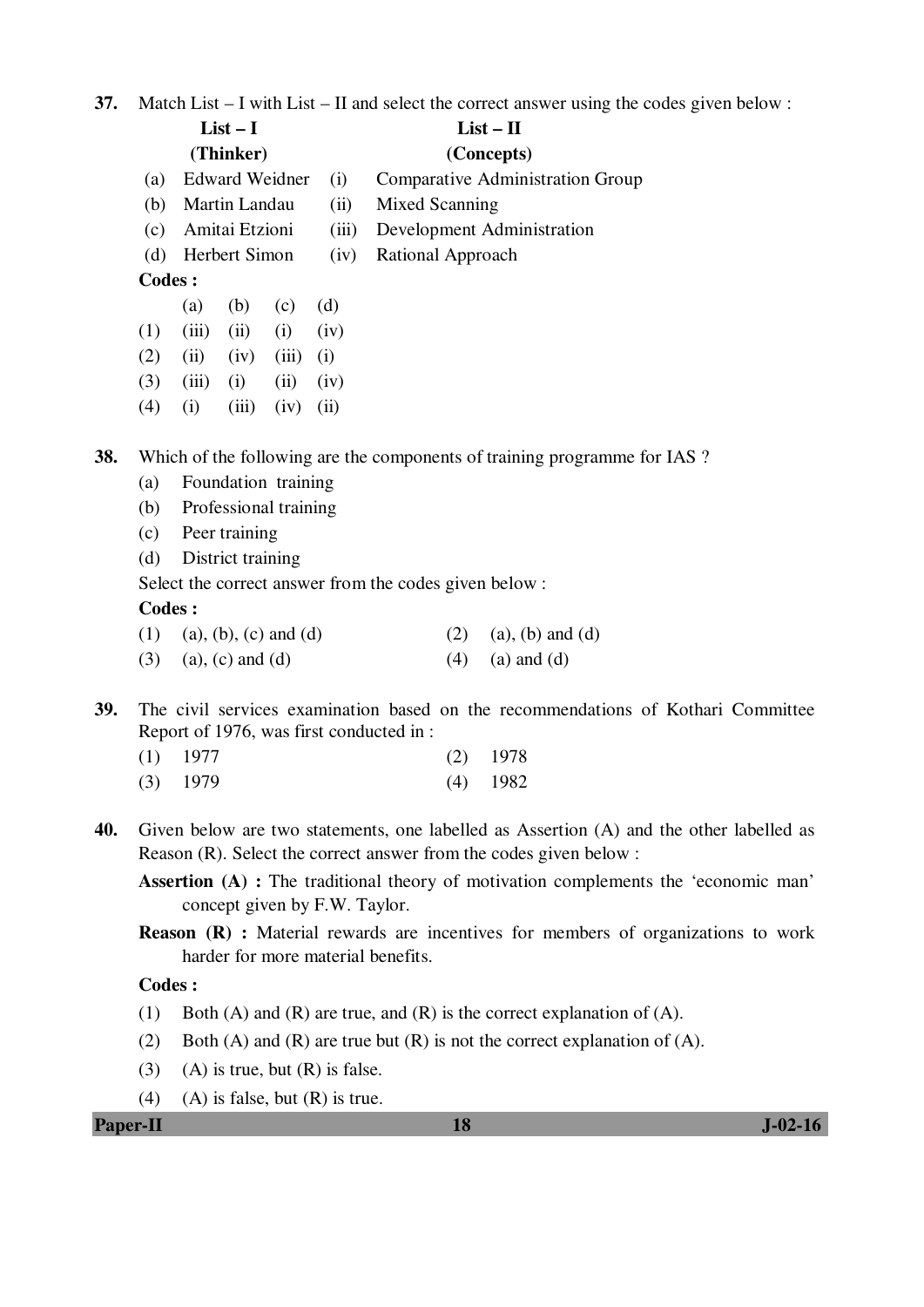37. सूची – I को सूची – II के साथ सुमेलित करें तथा नीचे दिए गए कूट का प्रयोग करते हुए सही उत्तर चुने :

|     | सूची – I                                                                                                |         | सूची – II                               |                        |       |                                                                      |     |                                                                                                  |  |  |
|-----|---------------------------------------------------------------------------------------------------------|---------|-----------------------------------------|------------------------|-------|----------------------------------------------------------------------|-----|--------------------------------------------------------------------------------------------------|--|--|
|     | (विचारक)                                                                                                |         |                                         | (अवधारणाएँ)            |       |                                                                      |     |                                                                                                  |  |  |
|     | एडवर्ड विडनर<br>(a)                                                                                     |         | (i)                                     | तुलनात्मक प्रशासन समूह |       |                                                                      |     |                                                                                                  |  |  |
|     | (b)                                                                                                     | मार्टिन |                                         |                        | (ii)  | मिश्रित स्कैनिंग                                                     |     |                                                                                                  |  |  |
|     | (c)                                                                                                     |         | एमिटाई एटज़ियोनी                        |                        | (iii) | विकास प्रशासन                                                        |     |                                                                                                  |  |  |
|     | (d)                                                                                                     |         | हरबर्ट साइमन                            |                        | (iv)  | तर्कसंगत दृष्टिकोण                                                   |     |                                                                                                  |  |  |
|     | कूट :                                                                                                   |         |                                         |                        |       |                                                                      |     |                                                                                                  |  |  |
|     |                                                                                                         | (a)     | (b)                                     | (c)                    | (d)   |                                                                      |     |                                                                                                  |  |  |
|     | (1)                                                                                                     | (iii)   | (ii)                                    | (i)                    | (iv)  |                                                                      |     |                                                                                                  |  |  |
|     | (2)                                                                                                     | (ii)    | (iv)                                    | (iii)                  | (i)   |                                                                      |     |                                                                                                  |  |  |
|     | (3)                                                                                                     | (iii)   | (i)                                     | (ii)                   | (iv)  |                                                                      |     |                                                                                                  |  |  |
|     | (4)                                                                                                     | (i)     | (iii)                                   | (iv)                   | (ii)  |                                                                      |     |                                                                                                  |  |  |
| 38. |                                                                                                         |         |                                         |                        |       | निम्नलिखित में से क्या आई ए एस हेतु प्रशिक्षण कार्यक्रम के घटक हैं ? |     |                                                                                                  |  |  |
|     | (a)                                                                                                     |         | बुनियादी प्रशिक्षण                      |                        |       |                                                                      |     |                                                                                                  |  |  |
|     | (b)                                                                                                     |         | पेशेवर प्रशिक्षण                        |                        |       |                                                                      |     |                                                                                                  |  |  |
|     | (c)                                                                                                     |         | पीयर प्रशिक्षण                          |                        |       |                                                                      |     |                                                                                                  |  |  |
|     | (d)                                                                                                     |         | ज़िला प्रशिक्षण                         |                        |       |                                                                      |     |                                                                                                  |  |  |
|     |                                                                                                         |         | नीचे दिए गए कूट में से सही उत्तर चुनिए: |                        |       |                                                                      |     |                                                                                                  |  |  |
|     | कूट :                                                                                                   |         |                                         |                        |       |                                                                      |     |                                                                                                  |  |  |
|     | (1)                                                                                                     |         | $(a), (b), (c)$ तथा $(d)$               |                        |       |                                                                      | (2) | (a), $(b)$ तथा $(d)$                                                                             |  |  |
|     | (3)                                                                                                     |         | $(a)$ , $(c)$ तथा $(d)$                 |                        |       |                                                                      | (4) | (a) तथा $(d)$                                                                                    |  |  |
| 39. | कोठारी समिति की रिपोर्ट की सिफारिशों के आधार पर पहली बार सिविल सेवा परीक्षा कब आयोजित की गई ?           |         |                                         |                        |       |                                                                      |     |                                                                                                  |  |  |
|     | (1)                                                                                                     | 1977    |                                         |                        |       |                                                                      | (2) | 1978                                                                                             |  |  |
|     | (3)                                                                                                     | 1979    |                                         |                        |       |                                                                      | (4) | 1982                                                                                             |  |  |
| 40. |                                                                                                         |         |                                         |                        |       |                                                                      |     | नीचे दो कथन दिए गए हैं, जिसमें से एक को अभिकथन (A) और दूसरे को तर्क (R) कहा गया है । नीचे दिए गए |  |  |
|     |                                                                                                         |         | कूट का प्रयोग करते हुए सही उत्तर चुनिए: |                        |       |                                                                      |     |                                                                                                  |  |  |
|     | अभिकथन (A) : प्रेरणा का परंपरागत सिद्धान्त एफ.डब्ल्यू.टेलर की 'इकोनोमिक मैन' अवधारणा का पूरक है ।       |         |                                         |                        |       |                                                                      |     |                                                                                                  |  |  |
|     | तर्क (R) : संगठनों के सदस्यों के लिए भौतिक पुरस्कार प्रोत्साहन होते हैं, ताकि वे और भौतिक लाभों हेतु और |         |                                         |                        |       |                                                                      |     |                                                                                                  |  |  |
|     | परिश्रम से कार्य करें ।                                                                                 |         |                                         |                        |       |                                                                      |     |                                                                                                  |  |  |
|     | कूट :                                                                                                   |         |                                         |                        |       |                                                                      |     |                                                                                                  |  |  |
|     | (A) और (R) दोनों सही हैं तथा (A) की सही व्याख्या (R) है ।<br>(1)                                        |         |                                         |                        |       |                                                                      |     |                                                                                                  |  |  |
|     | (A) और (R) दोनों सही हैं, परन्तु (A) की सही व्याख्या (R) नहीं है ।<br>(2)                               |         |                                         |                        |       |                                                                      |     |                                                                                                  |  |  |
|     | (A) सही है, परंतु (R) गलत है।<br>(3)                                                                    |         |                                         |                        |       |                                                                      |     |                                                                                                  |  |  |

(4) (A) गलत है, परंतु (R) सही है।

 **J-02-16 19 Paper-II**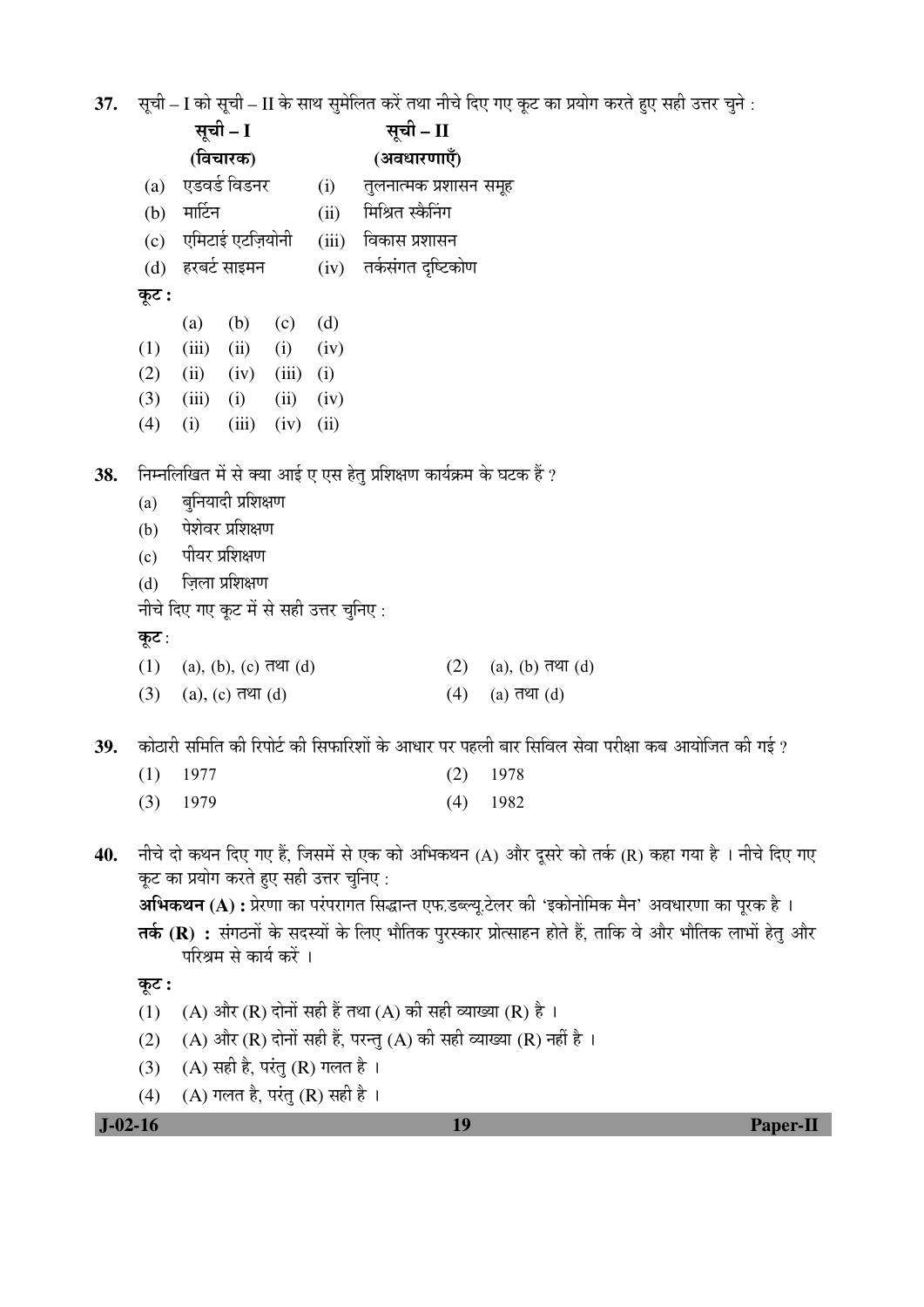| Paper-II                |                                                                                                                     |                                                                                           |                                                                                  | 20  |       |                                                                                              | $J-02-16$ |  |
|-------------------------|---------------------------------------------------------------------------------------------------------------------|-------------------------------------------------------------------------------------------|----------------------------------------------------------------------------------|-----|-------|----------------------------------------------------------------------------------------------|-----------|--|
|                         | (4)                                                                                                                 | (i)<br>(ii)<br>(iv)                                                                       | (iii)                                                                            |     |       |                                                                                              |           |  |
|                         | (3)                                                                                                                 | (iv)<br>(ii)<br>(iii)                                                                     | (i)                                                                              |     |       |                                                                                              |           |  |
|                         | (2)                                                                                                                 | (ii)<br>(i)<br>(iv)                                                                       | (iii)                                                                            |     |       |                                                                                              |           |  |
|                         | (1)                                                                                                                 | (i)<br>(iii)<br>(iv)                                                                      | (ii)                                                                             |     |       |                                                                                              |           |  |
|                         |                                                                                                                     | (b)<br>(a)<br>(c)                                                                         | (d)                                                                              |     |       |                                                                                              |           |  |
|                         | <b>Codes:</b>                                                                                                       |                                                                                           |                                                                                  |     |       |                                                                                              |           |  |
|                         | (d)                                                                                                                 | Wallerstein                                                                               | (iv)                                                                             |     |       | Globalisation is the result of modernisation                                                 |           |  |
|                         | (c)                                                                                                                 | Gilpin                                                                                    | (iii)                                                                            |     |       | Globalisation is the result of technological development                                     |           |  |
|                         | (a)<br>(b)                                                                                                          | J.N. Rosenau                                                                              | (i)<br>(ii)                                                                      |     |       | Political factors are responsible for a globalisation                                        |           |  |
|                         |                                                                                                                     | (Authors)                                                                                 | (Ideas)<br><b>Anthony Giddens</b><br>Capitalism has contributed to globalisation |     |       |                                                                                              |           |  |
| $List - II$<br>$List-I$ |                                                                                                                     |                                                                                           |                                                                                  |     |       |                                                                                              |           |  |
| 46.                     |                                                                                                                     |                                                                                           |                                                                                  |     |       | Match List $-$ I with List $-$ II and select the correct answer from the codes given below : |           |  |
|                         |                                                                                                                     |                                                                                           |                                                                                  |     |       |                                                                                              |           |  |
|                         | (3)                                                                                                                 | Lasswel                                                                                   |                                                                                  | (4) |       | Michael Reisman                                                                              |           |  |
|                         | (1)                                                                                                                 | Myres. S. Mcdougal                                                                        |                                                                                  | (2) |       | Andy Knight                                                                                  |           |  |
| 45.                     |                                                                                                                     | International Law?                                                                        |                                                                                  |     |       | Who among the following is not a supporter of 'Policy Oriented Approach' of                  |           |  |
|                         |                                                                                                                     |                                                                                           |                                                                                  |     |       |                                                                                              |           |  |
|                         | (4)                                                                                                                 | (i)<br>(iii)<br>(ii)                                                                      | (iv)                                                                             |     |       |                                                                                              |           |  |
|                         | (3)                                                                                                                 | (iv)<br>(iii)<br>(i)                                                                      | (ii)                                                                             |     |       |                                                                                              |           |  |
|                         | (2)                                                                                                                 | (iv)<br>(iii)<br>(i)                                                                      | (ii)                                                                             |     |       |                                                                                              |           |  |
|                         | (1)                                                                                                                 | (b)<br>(a)<br>(c)<br>(iv)<br>(iii)<br>(ii)                                                | (d)<br>(i)                                                                       |     |       |                                                                                              |           |  |
|                         | <b>Codes:</b>                                                                                                       |                                                                                           |                                                                                  |     |       |                                                                                              |           |  |
|                         | (d)                                                                                                                 | The Uniting of Europe                                                                     |                                                                                  |     | (iv)  | Kenneth Waltz                                                                                |           |  |
|                         | (c)                                                                                                                 | A Working Peace System                                                                    |                                                                                  |     | (iii) | John Mearsheimer                                                                             |           |  |
|                         | (b)                                                                                                                 | The Tragedy of Great Power Politics                                                       |                                                                                  |     | (ii)  | David Mitrany                                                                                |           |  |
|                         | (a)                                                                                                                 | The Theory of International Politics                                                      |                                                                                  |     | (i)   | <b>Earnest Hauss</b>                                                                         |           |  |
|                         |                                                                                                                     |                                                                                           | (Books)                                                                          |     |       | (Authors)                                                                                    |           |  |
|                         |                                                                                                                     |                                                                                           | $List-I$                                                                         |     |       | $List - II$                                                                                  |           |  |
| 44.                     |                                                                                                                     |                                                                                           |                                                                                  |     |       | Match List $-$ I with List $-$ II and select the correct answer from the codes given below : |           |  |
|                         | (3)                                                                                                                 | Liberalist                                                                                |                                                                                  | (4) |       | Marxist                                                                                      |           |  |
|                         | (1)                                                                                                                 | Realist                                                                                   |                                                                                  | (2) |       | Feminist                                                                                     |           |  |
| 43.                     |                                                                                                                     | Ann Tickmen is a famous                                                                   |                                                                                  |     |       |                                                                                              |           |  |
|                         |                                                                                                                     |                                                                                           |                                                                                  |     |       |                                                                                              |           |  |
|                         | (3)                                                                                                                 | R. Cohen                                                                                  |                                                                                  | (4) |       | <b>Harold Nicolson</b>                                                                       |           |  |
|                         | Who was the first scholar to use the term "Public Diplomacy"?<br><b>Edmund Gulien</b><br>(2)<br>Eugene Black<br>(1) |                                                                                           |                                                                                  |     |       |                                                                                              |           |  |
| 42.                     |                                                                                                                     |                                                                                           |                                                                                  |     |       |                                                                                              |           |  |
|                         | (3)                                                                                                                 | Marxist approach                                                                          |                                                                                  | (4) |       | Traditional approach                                                                         |           |  |
|                         | (1)                                                                                                                 | Liberal approach                                                                          |                                                                                  | (2) |       | Realist approach                                                                             |           |  |
|                         |                                                                                                                     | national interests finds an important place _____.                                        |                                                                                  |     |       |                                                                                              |           |  |
| 41.                     |                                                                                                                     | Which of the following approaches to the study of international relations, the concept of |                                                                                  |     |       |                                                                                              |           |  |
|                         |                                                                                                                     |                                                                                           |                                                                                  |     |       |                                                                                              |           |  |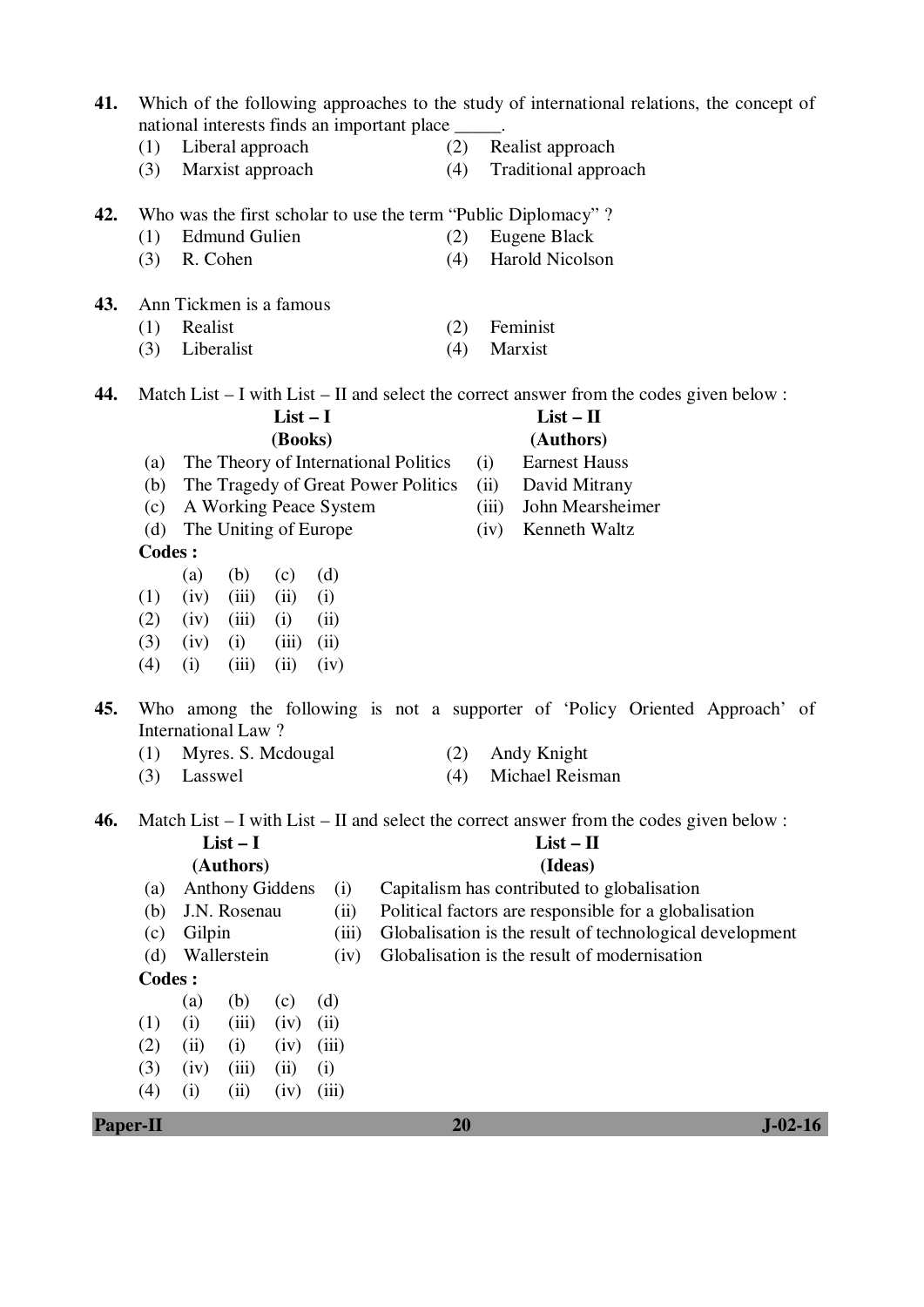| 41.       | अन्तर्राष्ट्रीय सम्बन्धों के अध्ययन सम्बन्धी किस उपागम में राष्ट्रीय हितों की अवधारणा को प्रमुख स्थान प्राप्त है ? |                           |          |  |  |  |  |
|-----------|--------------------------------------------------------------------------------------------------------------------|---------------------------|----------|--|--|--|--|
|           | उदारवादी उपागम<br>(1)                                                                                              | यथार्थवादी उपागम<br>(2)   |          |  |  |  |  |
|           | मार्क्सवादी उपागम<br>(3)                                                                                           | परम्परावादी उपागम<br>(4)  |          |  |  |  |  |
|           |                                                                                                                    |                           |          |  |  |  |  |
| 42.       | वह विद्वान कौन है जिसने सर्वप्रथम ''लोक राजनय'' शब्द का प्रयोग किया ?                                              |                           |          |  |  |  |  |
|           | एडमंड गुलियन<br>(1)                                                                                                | (2) यूजीन ब्लैक           |          |  |  |  |  |
|           | (3) आर. कोहेन                                                                                                      | (4) हैराल्ड निकलसन        |          |  |  |  |  |
| 43.       | एन टिकमेन हैं एक विख्यात                                                                                           |                           |          |  |  |  |  |
|           | यथार्थवादी<br>(1)                                                                                                  | नारीवादी<br>(2)           |          |  |  |  |  |
|           | (3) उदारवादी                                                                                                       | मार्क्सवादी<br>(4)        |          |  |  |  |  |
|           |                                                                                                                    |                           |          |  |  |  |  |
| 44.       | सूची – I का सूची – II से मिलान करें तथा सही जोड़ों का चयन करें :                                                   |                           |          |  |  |  |  |
|           | सूची - I<br>(पुस्तकें)                                                                                             | सूची – II<br>(लेखक)       |          |  |  |  |  |
|           | (a) द थ्योरी ऑफ इन्टरनेशनल पॉलिटिक्स                                                                               | अर्नेस्ट हॉस              |          |  |  |  |  |
|           | (b) द ट्रेजडी ऑफ ग्रेट पॉवर पॉलिटिक्स                                                                              | (i)<br>(ii) डेविड मिट्रनी |          |  |  |  |  |
|           | (c) ए वर्किंग पीस सिस्टम                                                                                           | (iii) जॉन मर्शाईमर        |          |  |  |  |  |
|           | (d) द यूनाइटिंग ऑफ यूरोप                                                                                           | (iv) कैनेथ वाल्ट्ज        |          |  |  |  |  |
|           | कूट :                                                                                                              |                           |          |  |  |  |  |
|           | (b)<br>(c)<br>(d)<br>(a)                                                                                           |                           |          |  |  |  |  |
|           | (1)<br>(iv)<br>(iii)<br>(ii)<br>(i)                                                                                |                           |          |  |  |  |  |
|           | (2)<br>(iii)<br>(iv)<br>(i)<br>(ii)                                                                                |                           |          |  |  |  |  |
|           | (3)<br>(iii)<br>(iv)<br>(i)<br>(ii)                                                                                |                           |          |  |  |  |  |
|           | (iii)<br>(ii)<br>(4)<br>(i)<br>(iv)                                                                                |                           |          |  |  |  |  |
| 45.       | निम्न में से कौन अन्तर्राष्ट्रीय विधि की "नीति उन्मुखी उपागम" का समर्थक नहीं है ?                                  |                           |          |  |  |  |  |
|           | मायर्स.एस. मैकडूगल<br>(1)                                                                                          | एन्डी नाइट<br>(2)         |          |  |  |  |  |
|           | लॉसवेल<br>(3)                                                                                                      | माइकल रेसमेन<br>(4)       |          |  |  |  |  |
|           |                                                                                                                    |                           |          |  |  |  |  |
| 46.       | सूची – I का सूची – II से मिलान करें तथा सही जोड़ों का चयन करें :                                                   |                           |          |  |  |  |  |
|           | सूची - I                                                                                                           | सूची – II                 |          |  |  |  |  |
|           | (लेखक)                                                                                                             | (विचार)                   |          |  |  |  |  |
|           | एंथोनी गिडेन्स<br>भू-मंडलीकरण पूँजीवाद की देन है ।<br>(i)<br>(a)                                                   |                           |          |  |  |  |  |
|           | भू-मंडलीकरण के लिये राजनीतिक कारक उत्तरदायी हैं ।<br>जे.एन. रोजेनाऊ<br>(ii)<br>(b)                                 |                           |          |  |  |  |  |
|           | भू-मंडलीकरण तकनीकी विकास का परिणाम है ।<br>गिलपिन<br>(iii)<br>(c)<br>भू-मंडलीकरण, आधुनिकीकरण का परिणाम है ।        |                           |          |  |  |  |  |
|           | वालेरस्टीन<br>(iv)<br>(d)                                                                                          |                           |          |  |  |  |  |
|           | कूट :                                                                                                              |                           |          |  |  |  |  |
|           | (b)<br>(c)<br>(d)<br>(a)<br>(iii)<br>(1)<br>(iv)<br>(ii)<br>(i)                                                    |                           |          |  |  |  |  |
|           | (2)<br>(i)<br>(iv)<br>(ii)<br>(iii)                                                                                |                           |          |  |  |  |  |
|           | (3)<br>(iii)<br>(ii)<br>(i)<br>(iv)                                                                                |                           |          |  |  |  |  |
|           | (4)<br>(ii)<br>(iv)<br>(iii)<br>(i)                                                                                |                           |          |  |  |  |  |
| $J-02-16$ |                                                                                                                    | 21                        | Paper-II |  |  |  |  |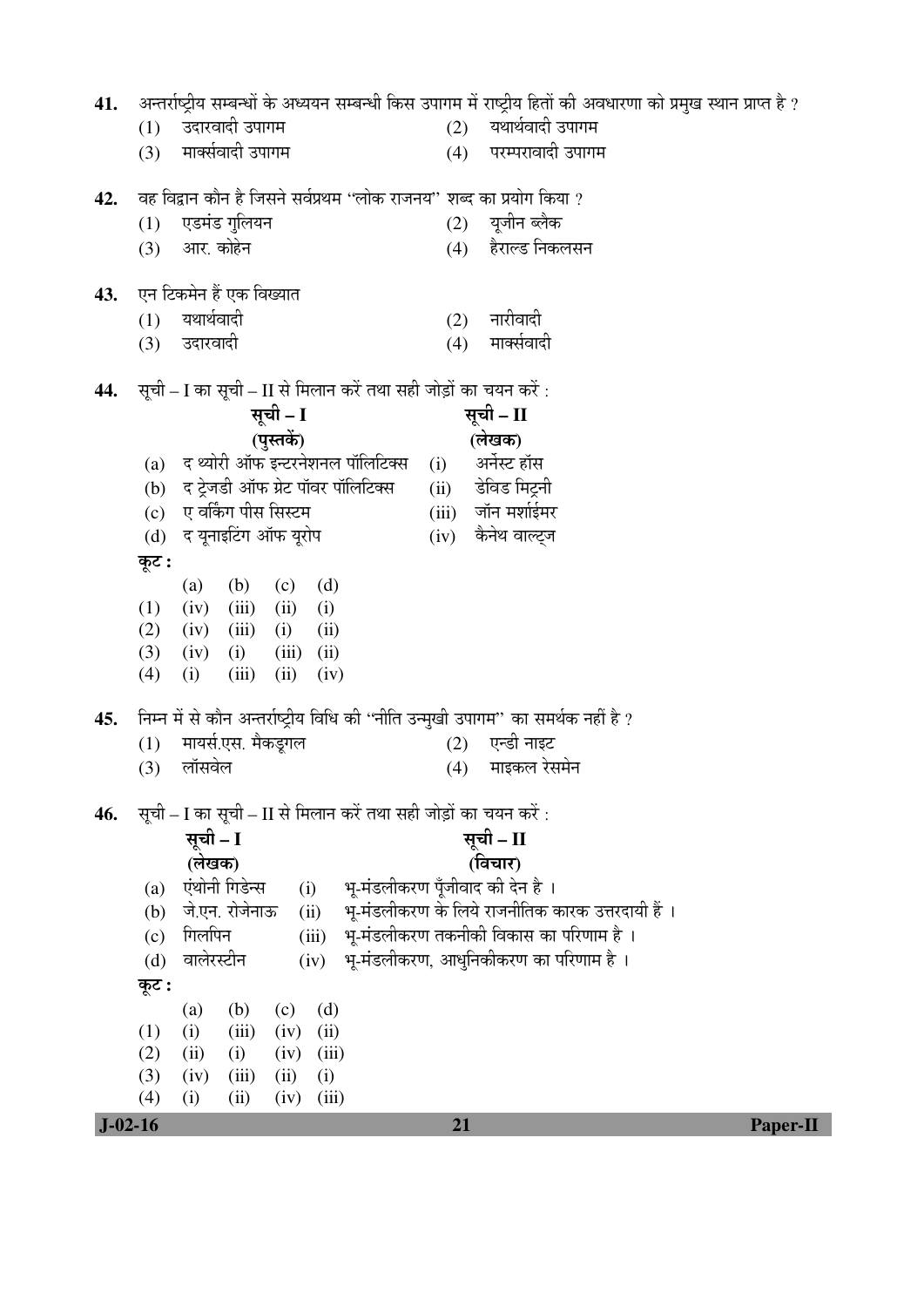**47.** Arrange the ministerial conferences of W.T.O. in their chronological order :

- (a) Singapore
- (b) Seatle
- (c) Doha
- (d) Hongkong

#### **Codes :**

- (3) (b), (a), (c), (d) (4) (d), (c), (b), (a)
- **48.** Given below are two statements, one labelled as Assertion (A) and the other labelled as Reason (R). Select the correct answer from the codes given below :
	- **Assertion (A) :** New International Economic order seeks to promote more harmonious and favourable relations between the advanced nations and the developing countries.
	- **Reason (R) :** The terms of trade and transfer of technology to the developing countries is not advantageous to them.

 **Codes :** 

- (1) Both (A) and (R) are true, and (R) is the correct explanation of (A).
- (2) Both (A) and (R) are true and (R) is not the correct explanation of (A).
- (3) (A) is true, but  $(R)$  is false.
- (4) (A) is false, but  $(R)$  is true.
- **49.** In which year the Right to Development was declared as a Human Right by the United Nations General Assembly ?
- (1) 1980 (2) 1986
- (3) 1998 (4) 2006

**50.** At which of the following places the UN Security Council has held its sessions \_\_\_\_\_.

- (i) Addis Ababa, 1972
- (ii) Panama city, 1973
- (iii) Geneva, 1990
- (iv) Havana, 1992

Select the correct answer from the codes given below :

### **Codes :**

- (1) (i), (ii), (iii) (2) (ii), (iii), (iv)
- (3) (i), (iii), (iv) (4) (i), (iii), (iv)

**Paper-II 32 J-02-16** 

\_\_\_\_\_\_\_\_\_\_\_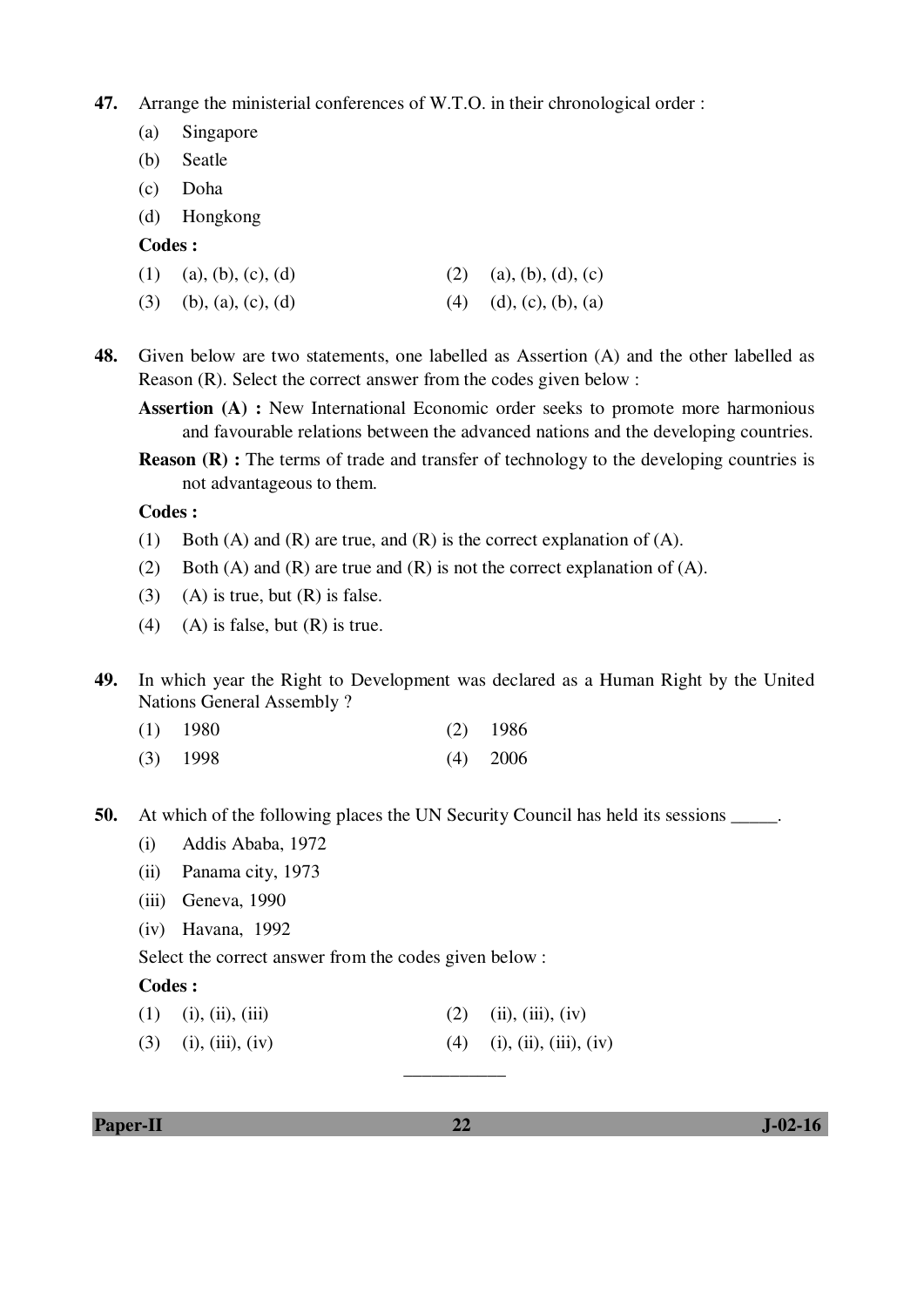**47.** विश्व व्यापार संगठन के मंत्रिस्तरीय सम्मेलनों को उनके कालानुक्रम में व्यवस्थित करें :

- $(a)$  सिंगापुर
- (b) सिएटल
- $(c)$  दोहा
- (d) हाँगकाँग
- कूट:
- (1) (a), (b), (c), (d) (2) (a), (b), (d), (c)
- (3) (b), (a), (c), (d) (4) (d), (c), (b), (a)
- 48. नीचे दो कथन दिए गए हैं, जिसमें से एक को अभिकथन (A) और दूसरे को तर्क (R) कहा गया है । निम्न कूट में से सही उत्तर का चयन कीजिए :

अभिकथन (A) : नई अन्तर्राष्ट्रीय अर्थव्यवस्था विकसित व विकासशील राष्ट्रों के मध्य अधिक सहयोग व समन्वयपूर्ण सम्बन्धों को विकसित करना चाहती है ।

**तर्क (R) :** व्यापार तथा तकनीकी हस्तान्तरण सम्बन्धी प्रावधान विकासशील राष्ट्रों के लिये लाभकारी नहीं हैं ।

कूट :

- (1) (A) और (R) दोनों सत्य हैं, और (R), (A) का सही स्पष्टीकरण है।
- (2) (A) और (R) दोनों सत्य हैं, लेकिन (R), (A) का सही स्पष्टीकरण नहीं है ।
- $(3)$   $(A)$  सत्य है, परन्तु (R) असत्य है।
- $(4)$   $(A)$  असत्य है, परन्तु (R) सत्य है।

49. किस वर्ष संयुक्त राष्ट्र की महासभा ने विकास के अधिकार को मानवाधिकार घोषित किया ?

- (1) 1980 (2) 1986
- (3) 1998 (4) 2006

50. Fira में से किन स्थानों में संयुक्त राष्ट्र की सुरक्षा परिषद के अधिवेशन आयोजित हुये हैं ?

- $(i)$  आदिस अबाबा, 1972
- (ii) पनामा सिटी, 1973
- (iii) जेनेवा, 1990
- (iv) हवाना, 1992

निम्न कूट में से सही उत्तर का चयन कीजिये :

```
कूट:
```
- (1) (i), (ii), (iii) (2) (ii), (iii), (iv)
- (3) (i), (iii), (iv) (4) (i), (iii), (iv)

\_\_\_\_\_\_\_\_\_\_\_

 **J-02-16 23 Paper-II**